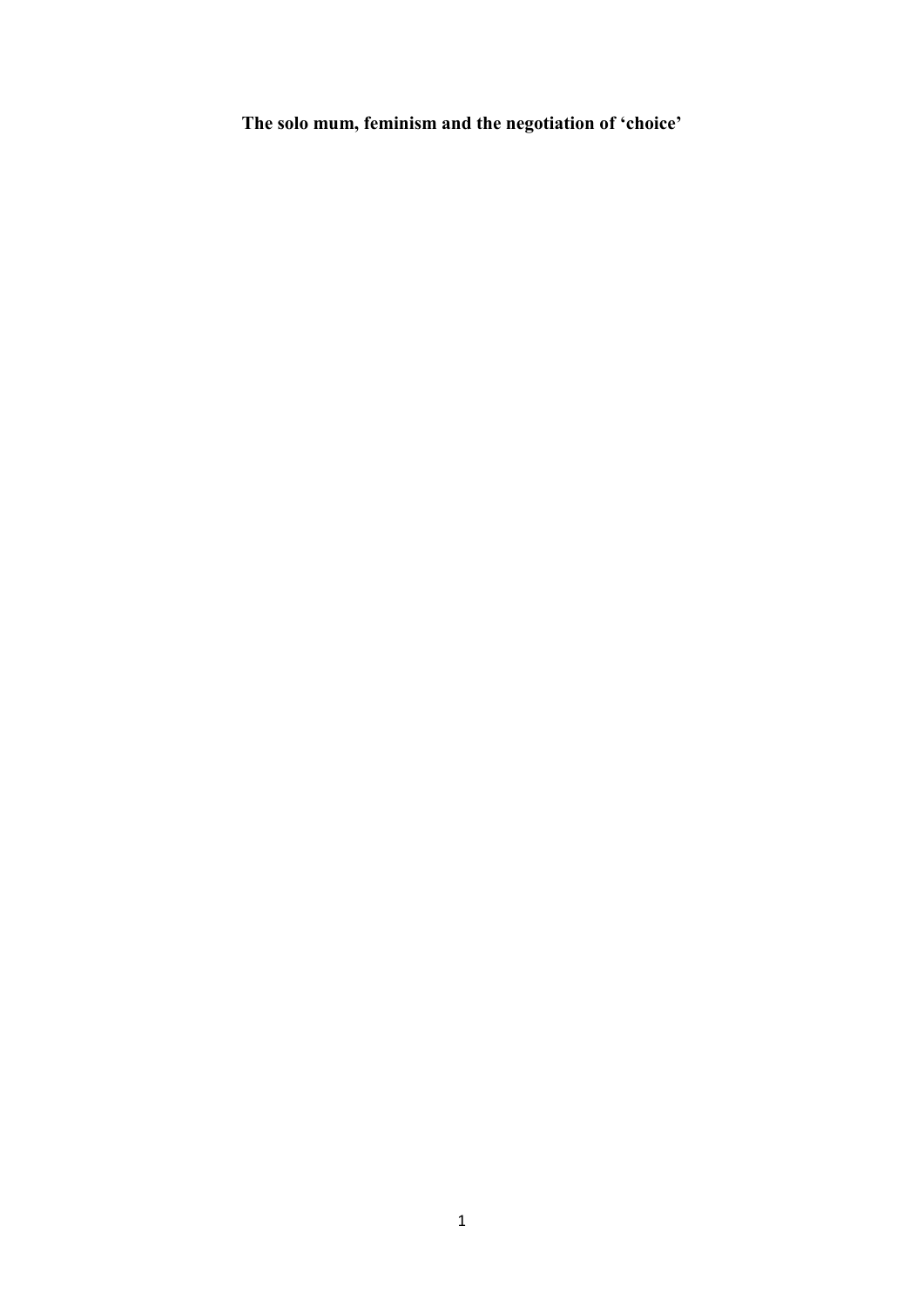# **Abstract**

Discursive constructions of single women who have children via sperm donation invoke the significance of feminism as an implicit/ explicit frame in explaining the rise of the 'solo mum'. Drawing on qualitative data from 25 interviews with single (UK) women who have decided to have a child this way, this article explores whether the participants saw this route as emerging out of - or connected to - feminist ideals, paying particular attention to the discursive negotiation of 'choice'. As the women were ambivalent about discourses of 'choice' here, they did not see the decision to become a solo mum as one that emerged out of female empowerment or agency. Nevertheless, the role(s) of feminism here emerged as shifting and complex, and in analysing these contradictions, the study contributes to the on-going conceptual dilemma about how feminist research can approach the difficult question of women's 'choices', especially in a context in which feminism is inextricably enmeshed with neoliberal and postfeminist ideologies.

# **Key words**

Solo mother \* Feminism \* Qualitative \* Heterosexuality \* Choice \* Postfeminism \* Neoliberalism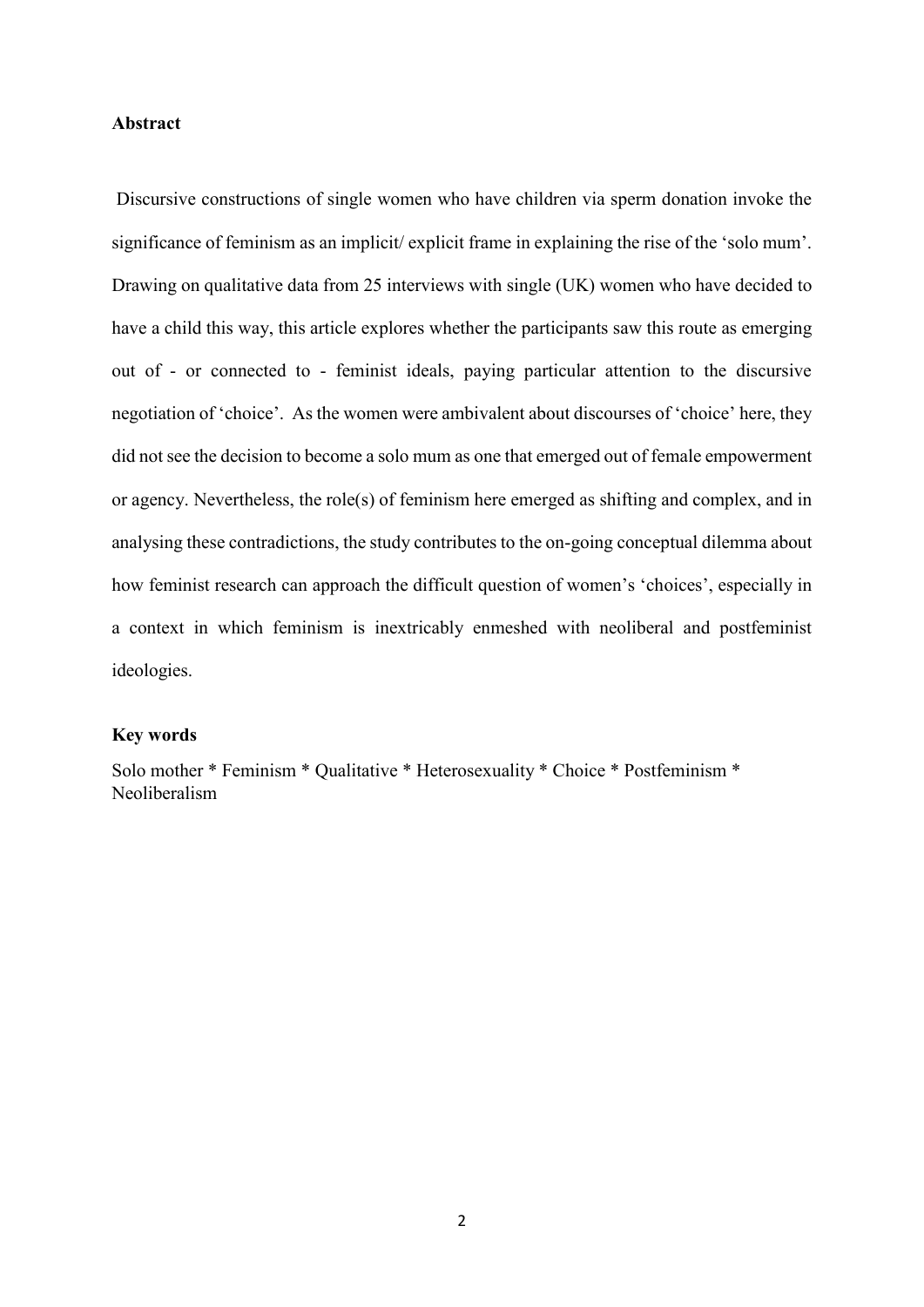#### **The solo mum, feminism and the negotiation of 'choice'**

# **Introduction**

In an article entitled 'Daddies be damned! Who are the British women who think fathers are irrelevant?' (Davies, 2009), the *Daily Mail* contributed to the cultural meanings of single women using donor sperm to conceive a child. Describing how such women - sometimes referred to as single/ solo mums 'by choice'<sup>i</sup> - tend to be 'educated, middle-class, financially independent females who have succeeded in every area of their lives but have failed to find a husband to father their children', the article quoted a sociological expert who insisted that having a child without a man was a misguided 'feminist dream come true' (Davies, 2009). The construction of the story as a thinly-veiled caution about the 'dangers' of women pursuing a career at the expense of building a family is a familiar one in postfeminist culture, and the right wing perspective of the *Daily Mail* is typically alarmist in this regard. Nevertheless, the article attests to the ways in which 'single women using donor sperm remain at the heart of concerns about the choice to have a child, the meaning of motherhood, and the future of family life' (Zadeh and Foster, 2016: 552). Although the *Daily Mail* article is now nearly 10 years old, the issue of whether the solo mum might be somehow connected to the impact of feminism continues as an implicit/ explicit frame in popular discourse (Maher, 2014) – whether feminism emerges as demonised, distanced or disavowed.

In contrast to the *Daily Mail* article, the solo mum has also been positioned in both academic and popular contexts as a new form of family-building enabled by the *gains* of feminism (Hertz, 2006; Mannis, 1999), a context in which Western women are now 'given increased choices about whether, when and how to mother…' (Feasey, 2012: 2). As feminism has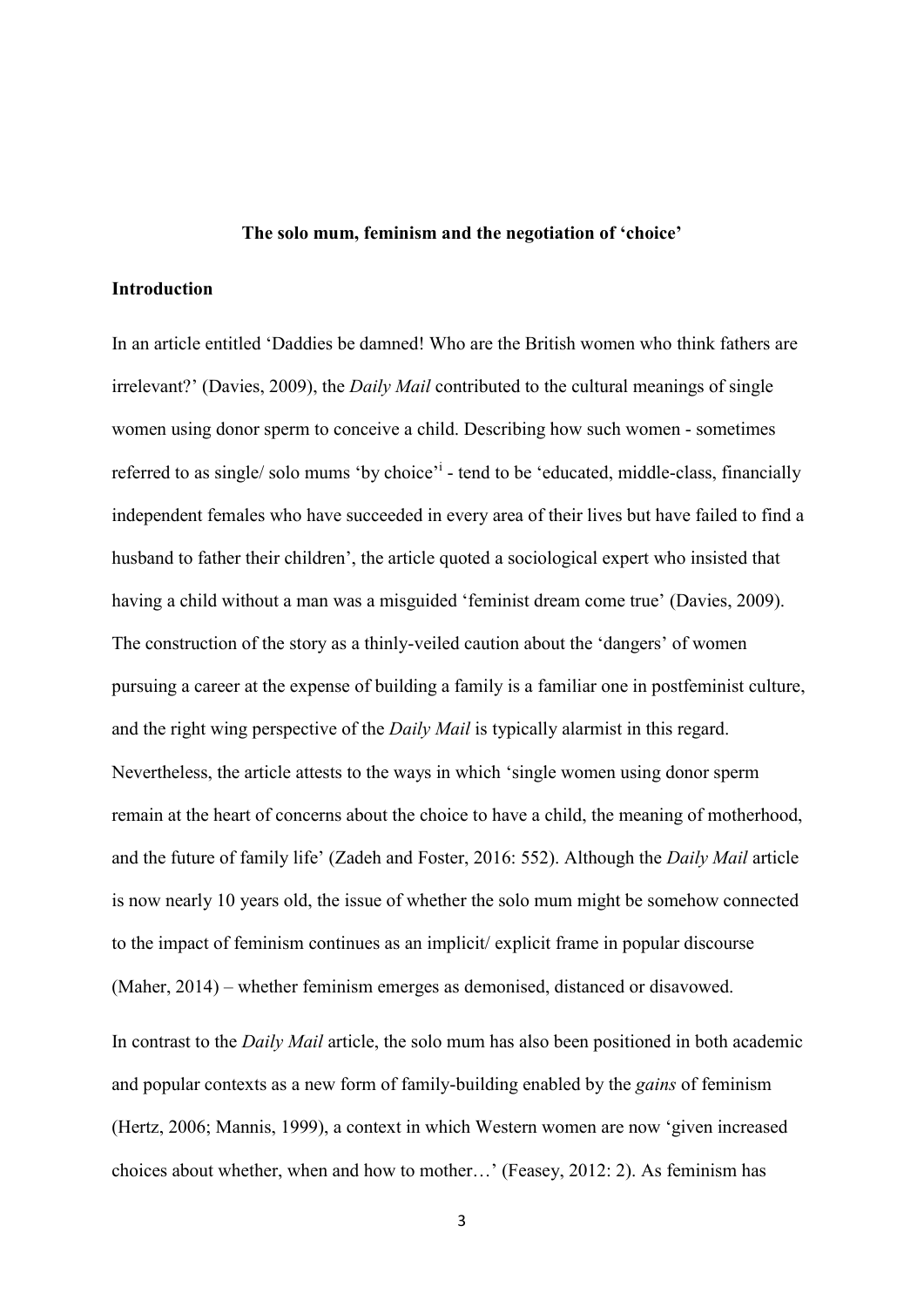invested substantially in the significance of both 'choice' and 'autonomy', the term 'solo mum by choice' appears to immediately orients us toward feminist discourse. That said, it does not do so unproblematically. As both academic and popular commentary has observed, the term 'single/ solo mum by choice' creates a hierarchy of single motherhood which is both raced and classed (Bock, 2000), and when situated in relation to the history of feminism, this tension speaks to a longer legacy of debates about whose interests and voices are served and heard. But if the term 'choice' may be seen to refer to the history of feminism (albeit in complex ways), it also invokes the prevailing neoliberal landscape in which greater 'choice' among flexible options is presented to girls/ women as offering unprecedented autonomy and agency, and an apparent re-writing of a once pre-ordained female life course (Baker, 2010; Harris 2004; Rich, 2005; Scharff, 2012). Feminist scholars have invested considerable energy in thinking about the complex entanglements between feminism, femininity, postfeminism and neoliberalism, worrying that concepts of '"choice" and "autonomy"… are vulnerable to co-option' (Budgeon, 2011: 62), whilst recognising that feminism cannot be understood *outside* of this constellation in its contemporary forms (Gill, 2007a; Budgeon, 2011; Scharff, 2012). In this regard, and in conceptual terms at least, the idea of the 'solo mum by choice' may be seen as sitting at the nexus of these debates, whilst offering a terrain for their continued exploration and interrogation.

Drawing on qualitative data from 25 semi-structured interviews with UK women who have made the decision to become a solo mum, and prompted by a discursive context that has linked solo motherhood with discourses of both 'feminism' and 'choice', this article explores the ways in which the relations between feminism and solo motherhood were negotiated by the participants. In order to do this it asks: to what extent did the women now see their decision as a 'choice' or possibility enabled by the social changes feminism has fostered, and what understandings of feminism were adopted or rejected in this regard? What role (if any),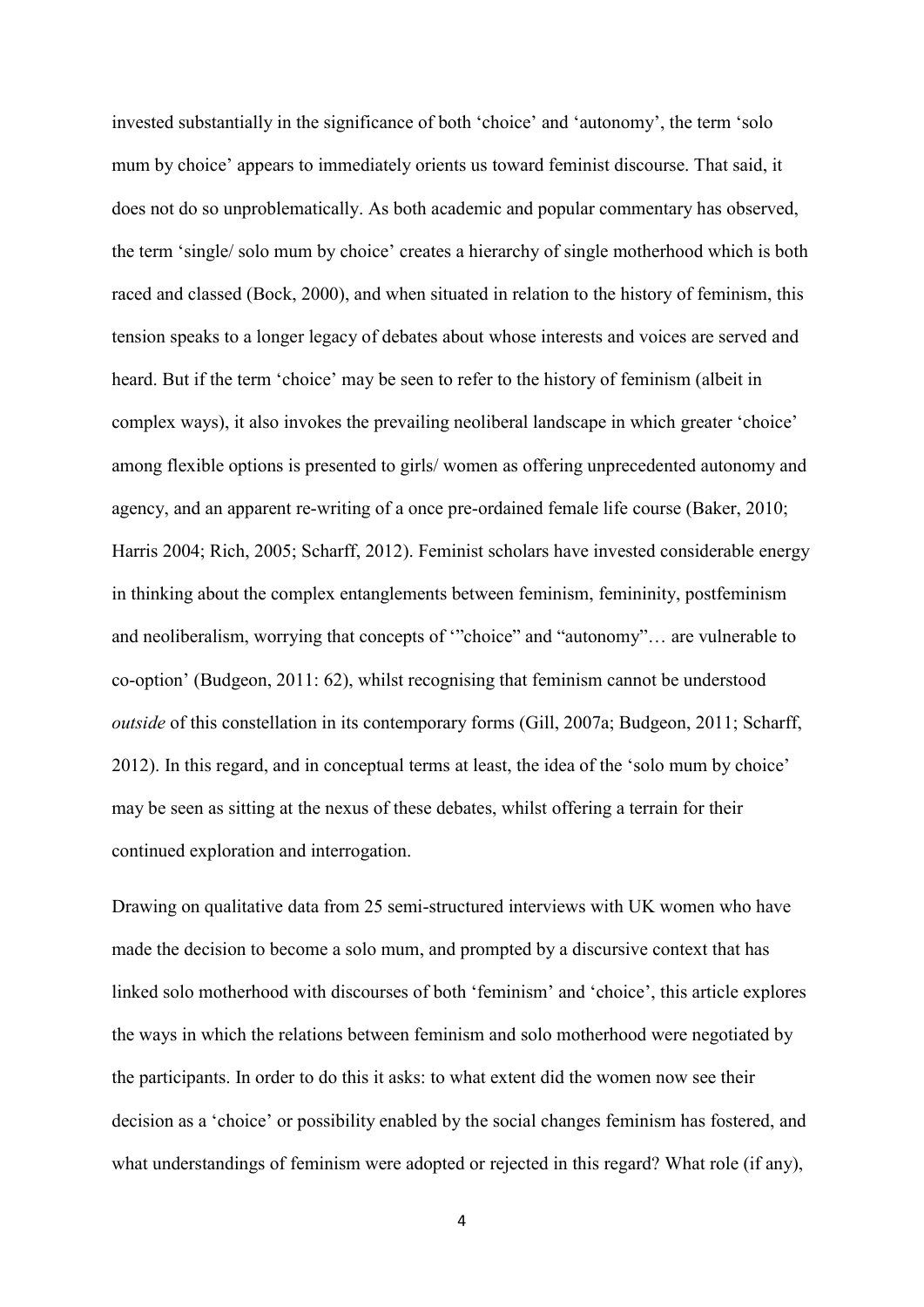does feminism play in making the decision to become a solo mum, and what other discourses of gender (such as those of heterosexual femininity) might shape and influence how this relationship is articulated? How and in what ways do the women draw on feminism as a means to make sense of/ resist wider cultural discourses on the (still unconventional) choice they have made?

In pursuing these questions, this research can be seen to matter in three key ways. First, the idea of the 'solo mum by choice' offers a particularly fertile terrain upon which to explore feminist perspectives on how women are currently 'oriented toward subjectivities defined by choice, empowerment and individuality' (Budgeon, 2011: 11, see also Harris, 2004; Rich, 2005; Riley and Scharff, 2012), as well as the structuring limitations and contradictions within which this occurs. Second, the research seeks to offer insight into the ways in which women – in this case a group of mid-life women – use feminism to negotiate the very 'choices' the movement has helped to produce (Budgeon, 2001). Third, this article seeks to contribute to empirical work on the solo mum. There is now a small body of work which has examined the motivations and experiences of solo mums, and this has explored the discursive complexities of 'choice' in this context (Bock, 2000; Golombok, Zadeh, Imrie, Smith and Freeman, 2016; Graham, 2012; Jadva, Morriesette and Golombok, 2009; Zadeh, Freeman and Golombok, 2013). But what is missing here, and is crucial to the intervention of this article, is that although the solo mum has been seen as discursively connected to feminism in various ways, there has been little attempt to bring these two spheres together: the debates about the influence of 'feminism' and 'feminist' perspectives, and the identities, narratives and experiences of *the women themselves.* Given that ideas about 'the feminist' and 'feminism' have implicitly/ explicitly attended the discursive construction of the solo mum, it seems important to offer the women themselves an opportunity to respond to these framings, and to evaluate their implications for how they conceive of their identities and experiences.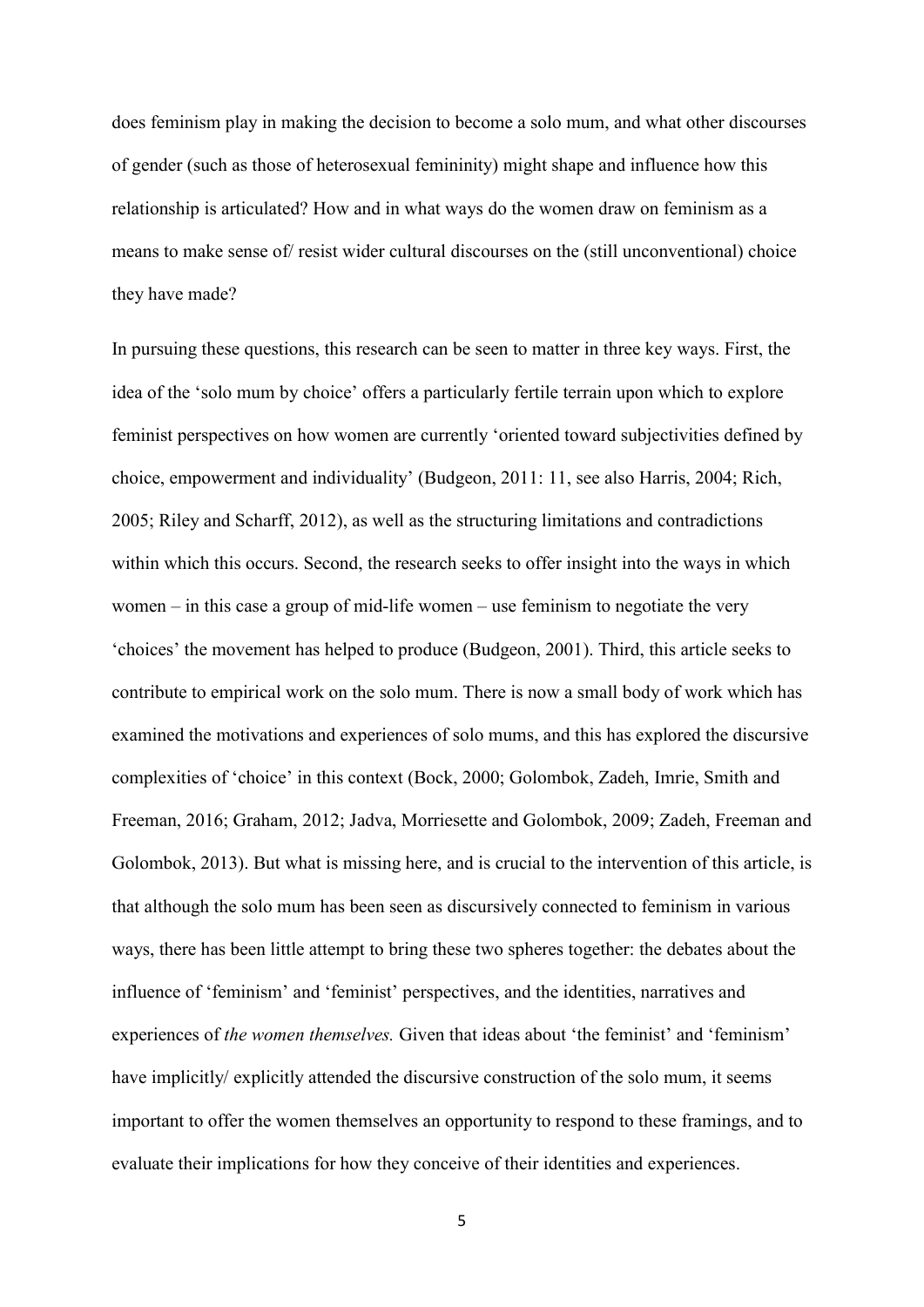#### **Motherhood, feminism, 'choice'**

Both single women and lesbian couples have been using donor insemination (DI) to reproduce since at least the 1970s, but the trend has grown sharply since the millennium (Graham, 2012), and it continues to accelerate with the trend toward older first time mums (Golombok et al, 2016). But although the press discourse referred to at the start of this article positions single women using DI as essentially subverting constructions of gender, family and reproduction in transgressive ways (see also Hertz, 2006; Michelle, 2010), this idea of an agentic 'subversion' has been complicated by both popular and academic discourse on the solo mum. In analyses of popular representations (Zadeh and Foster, 2016) as well as empirical/ qualitative research (Bock, 2000; Golombok et al, 2016; Graham, 2012; Jadva et al, 2009; Zadeh, et al, 2013), there is an emphasis on how such women have reluctantly 'deviated' from the "traditional" family and "natural" conception' in their desire to have a child (Zadeh and Foster, 2016: 562). For example, Zadeh, Foster and Golombok discuss how the solo mums in their study 'rarely expressed themselves as deliberately non-traditional' (2013: 113), navigating a complex path between of 'tradition', 'choice' and agency. Going further, Graham describes how such women are 'reworking' their ideas about motherhood, relationships and family in order to 'salvage at least some of the nuclear ideal they had imagined for themselves' (2012: 92), whilst Bock suggests that solo mums can be conceived as '"unwilling warriors", who… stress the importance of having the option of single motherhood, yet… cling to hegemonic fantasies of normative family structures' (2000: 70). Whether due to a 'failed' relationship, the difficulty of finding a partner, or the ticking of the 'biological clock' (Zadeh and Foster, 2016: 558), the women are seen as making a decision to solo parent in compromised circumstances, thus presenting the significance of negotiated 'choice'. But although Hertz's *Single by Chance; Mothers by Choice* (2006) clearly refers to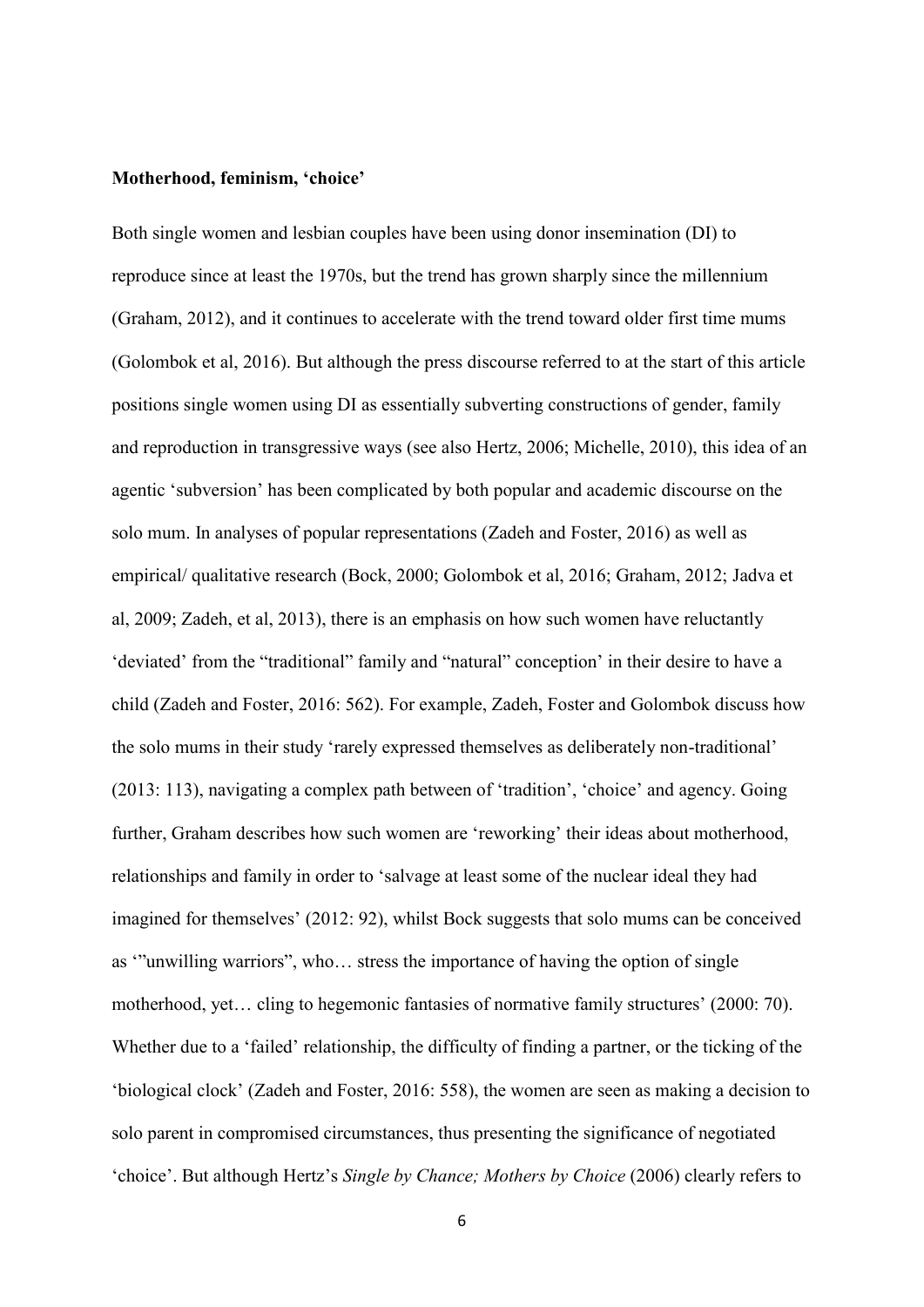the context of feminism and touches on whether solo mums situate such a choice in relation to the social changes feminism has wrought (pp16-19), there is little qualitative work which explicitly claims to explore the solo mum from a feminist perspective, nor considers the views of such women about how or whether there is an intersection *between* their decision and feminist politics - however broadly this may be defined. .

As indicated at the start of this article, the notion of 'choice' has emerged as a particularly fraught concept for feminism in a landscape structured by ideologies of postfeminism and neoliberalism. The individualization characteristic of the late modern era has been understood as weakening the power of tradition (Baker, 2010: 187; Giddens, 1991), requiring 'enterprising' neoliberal subjects who reflexively navigate their own biographies and life narratives. Apparently 'untethered by gendered constraints' (Baker, 2010: 187), girls and women have been positioned as the exemplar beneficiaries of such 'choice narratives' (Harris, 2004; Rich, 2005), with judgements around success or failure thus holding them accountable for their own fates.

Similarly, given that the key discursive and material characteristics of western neoliberalism are consistent with those of postfeminism (Budgeon, 2015; Gill, 2007a; Harris, 2004), feminist scholars have observed how '"choice" has become the bottom-line value of postfeminism' (Stuart and Donaghue, 2011: 99). Whether conceived of as proclaiming the 'pastness' of feminism because gender equality has been achieved (McRobbie, 2009), or as a complex constellation which incorporates the mainstreaming of feminism alongside virulent constructions of misogyny and anti-feminism (Gill, 2007a), discourses of postfeminism have been seen as similarly foregrounding choice, autonomy and individualism, whilst effacing the significance of the wider social structures which might limit such possibilities (Baker, 2010; Budgeon, 2001, 2011, 2015; Gill, 2007a). It in within this neoliberal, postfeminist landscape that feminist work exploring the vexing question of women's 'choices' has emerged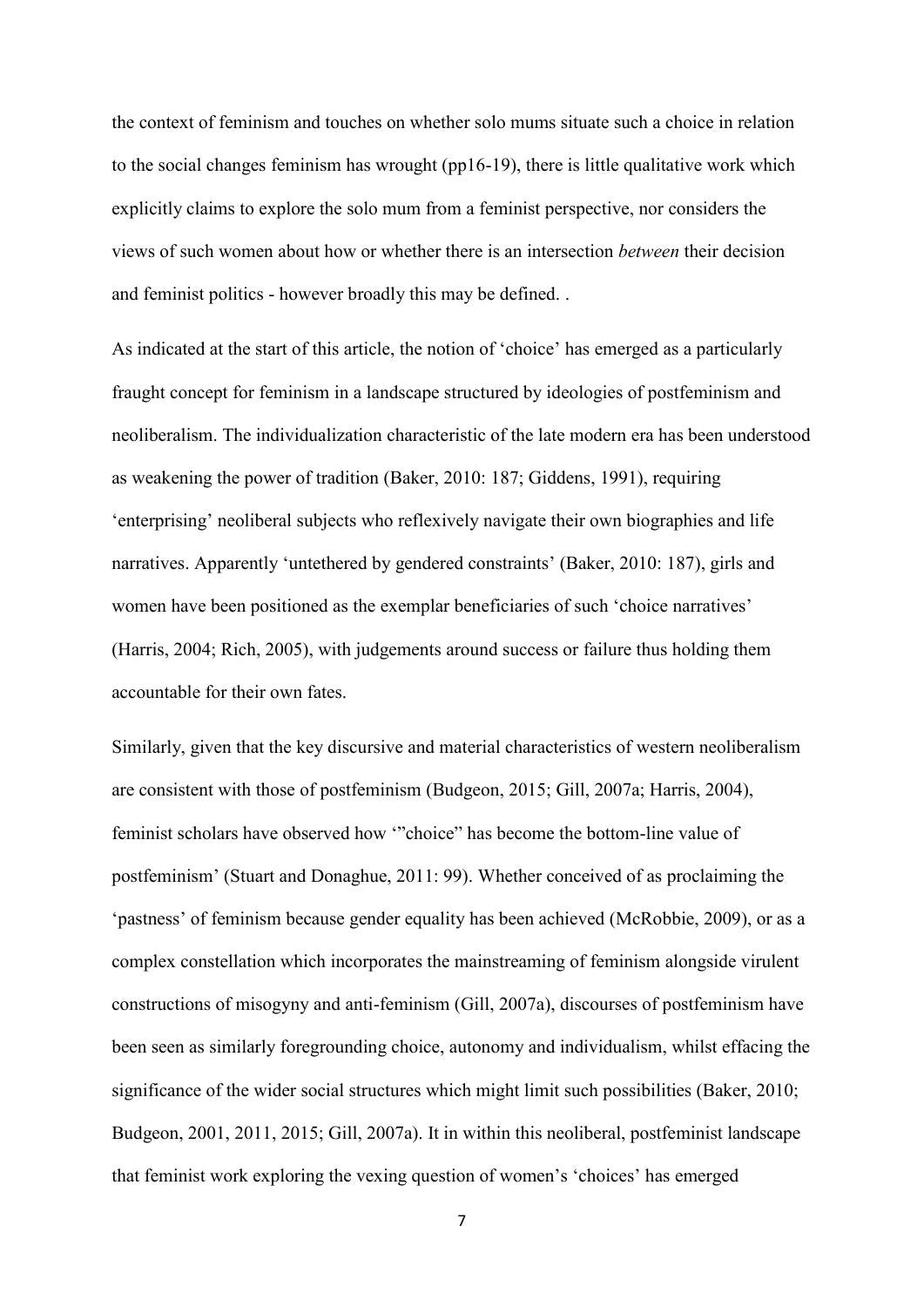(Budgeon, 2015), with research exploring such terrains as beauty work (Riley and Scharff, 2012; Stuart and Donaghue, 2011), marriage and motherhood (Jacques and Radtke, 2012), and religious practices (Zine, 2006). In this regard, and in contrast to the endlessly flexible promise of a 'neoliberal panacea' (Stuart and Donaghue, 2011: 118), whilst feminist perspectives seek to make space for individual agency and resistance, they also foreground the continued power of normative femininities, and thus how women's choices are always 'historically and structurally conditioned' (Budgeon, 2015: 308). With an emphasis on negotiated choice which is constrained by traditional ideological structures and judgements, these feminist perspectives have something in common with the existing work on the solo mum.

Finally, such dilemmas around agency, choice and the structuring role of gendered subjectivities have emerged as particularly apparent in qualitative research on how feminism is negotiated. In exploring how girls/ women respond to, conceptualise or make use of feminism in their everyday lives, this research has broadly suggested that young women are not keen to call themselves feminist; that they perceive the women's movement to have done its 'job', and that they prioritise narratives of individual choice and biography – as commensurate with prevailing discourses of neoliberalism and postfeminism ((Budgeon, 2001; Calder-Dawe & Gavey, 2016; Harris, 2004; Rich, 2005, Scharff, 2012; Schuster, 2013). Harris, 2004). Although we appear to have seen signs of change - with the greater visibility of feminist discourse/ activism leading to claims of a 'feminist zeitgeist' (Gill, 2016) - such an apparent mainstreaming of feminism is multivalent and complex: it continues alongside 'revitalised forms of anti-feminism and popular misogyny', and prioritises particular forms of feminism which are compatible with consumer and neoliberal values (Gill, 2016: 612).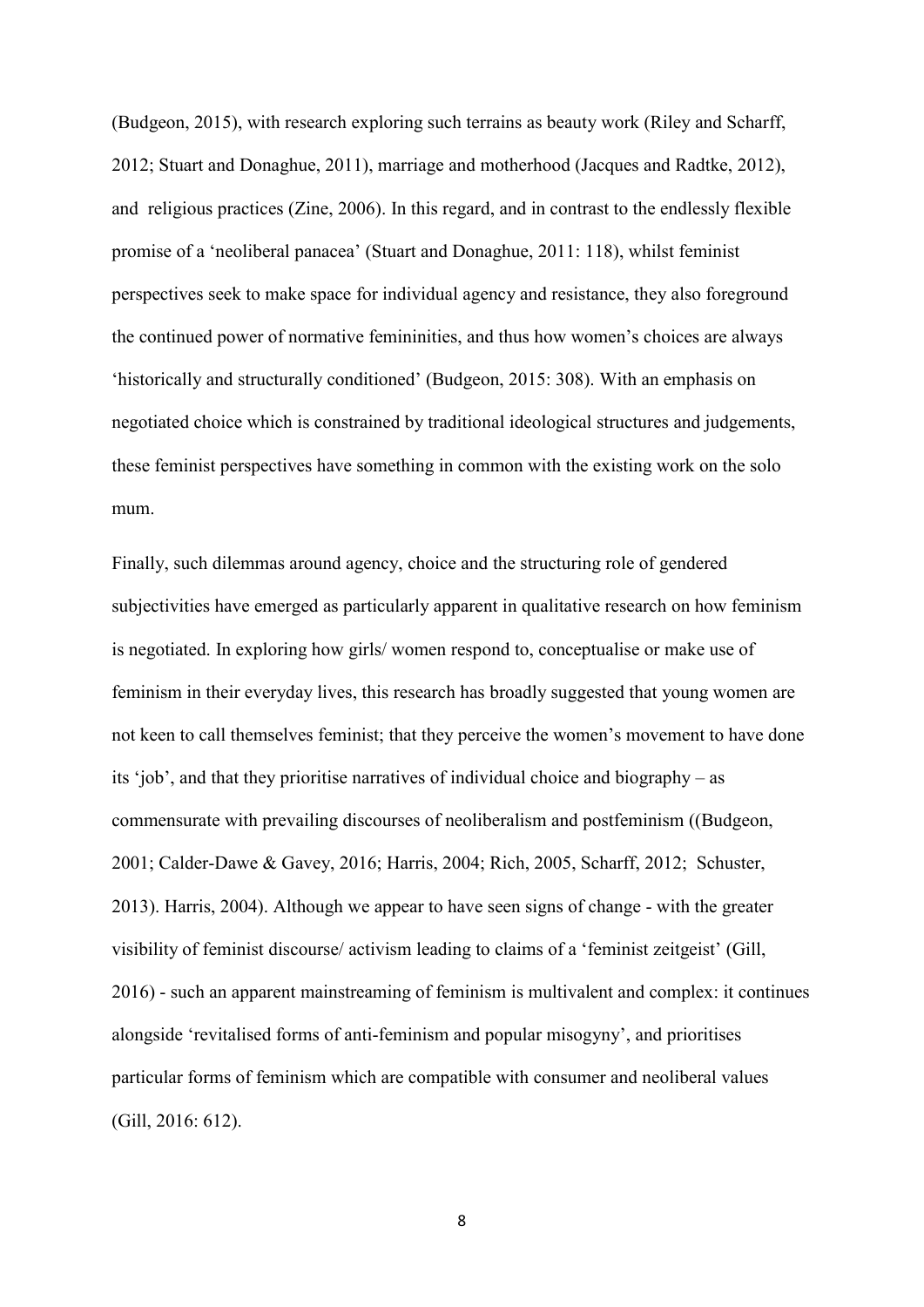As indicated above, age has been seen as a prominent marker of difference in how feminism is negotiated, and this has largely been explored in relation to the identities and experiences of girls and *young* women (up until and including participants in their mid-20s). Although there are exceptions (Quinn and Radtke, 2006), there has been little discussion about how middle aged women they identify with, negotiate or reject feminism(s) within a 'postfeminist' or 'third wave' landscape. The literature that adopts such periodisation suggests that the 'third wave' generation encompasses feminists born after the 1960s and active since the 1990s (Schuster, 2013) – a timeframe that includes the middle-aged women currently becoming solo mums. But the almost exclusive focus on girls and younger women in feminist qualitative research implies that mid-life women have unproblematic and/or uninteresting relationships with feminism, and that there is little at stake in exploring how they may use feminism 'as a potential resource in navigating the very choices it helped to create' (Budgeon, 2001: 8). This article seeks to address this omission, specifically in relation to the contested terrain of the 'choice mum'.

# **Methodology**

#### *Participants*

Ethical clearance for the project was granted by the author's institution in May 2017, and participants were interviewed via Skype or telephone in May/June the same year. Recruitment for the study was undertaken via the UK-based Donor Conception Network (DCN), as well as two Facebook groups which are populated by (mainly) UK solo mums. Although it is recognised here that the terminology used to define this type of motherhood is contested and complex, the term used in the call for participants, and in this article, is that of the solo mum – the dominant term used by the DCN to describe single women who conceive a child via sperm donation. The DCN has a specific mailing list for solo mums (with 650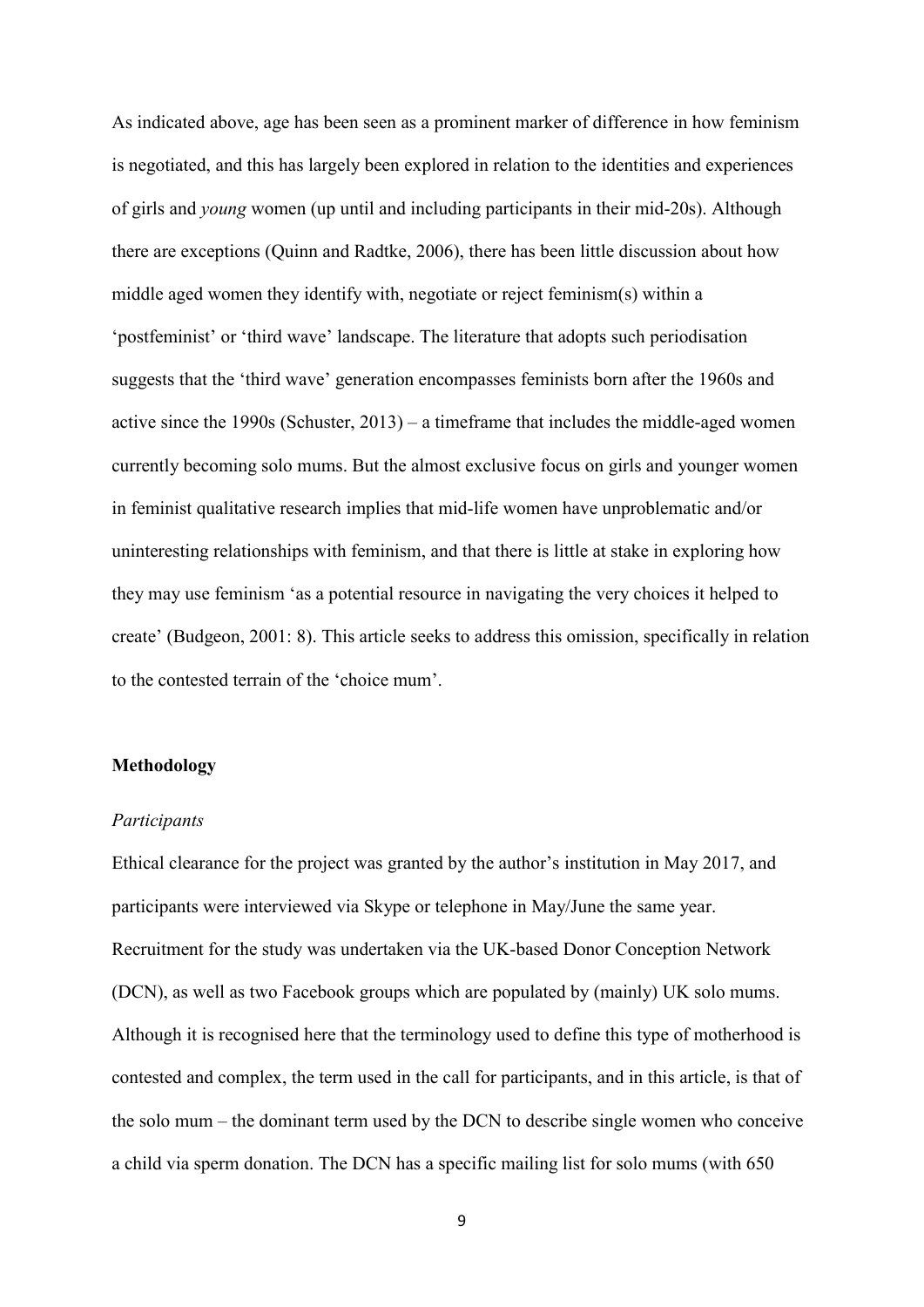such women registered), and the call for participants was circulated by the administrator for this group. One of the Facebook groups includes women who are trying to conceive, are pregnant, or who are already solo mums (311 members), whilst the other is made up of women who are now solo mums to one or more children (117 members). As a solo mum to a donor-conceived child, the author is a member of both the DCN and the Facebook groups, and this facilitated access to these as channels of recruitment (see below).

In addition to being 18 or over, the criteria for inclusion was that participants had made a decision to pursue solo motherhood via the use of donor sperm. The study was thus open to women who were planning/ undergoing fertility treatment, women who were pregnant, and women who were already mothers. The study recruited 25 participants in total, all of whom were single. Within this sample, two were trying to conceive, four were pregnant with their first child, and 19 were solo mothers to one child or more. One participant was the recipient of double donation – having used both donor eggs and sperm. With the exception of one woman (who undertook self-insemination at home using the sperm of a known donor), all had opted for Intra-uterine insemination (IUI) and/or in vitro fertilisation (IVF) at a fertility clinic, selecting a donor based on knowledge of limited characteristics.<sup>ii</sup> The participants were based in the UK, with ages ranging from 33-60, with the majority bunching between the ages of 36-45. In this regard, the study included women in their late 30s to late 40s with babies and young children, as well as women in their 50s/ early 60s whose children were now grown-up, meaning that the women had made their decision and undergone treatment in very different time periods. Yet the focus of the interview was primarily on how the women understood their decision *now* – a framework which allowed for shifts in conception to be explored (and which undoubtedly involved recollection, and stories that were infused by available cultural discourse on the solo mum).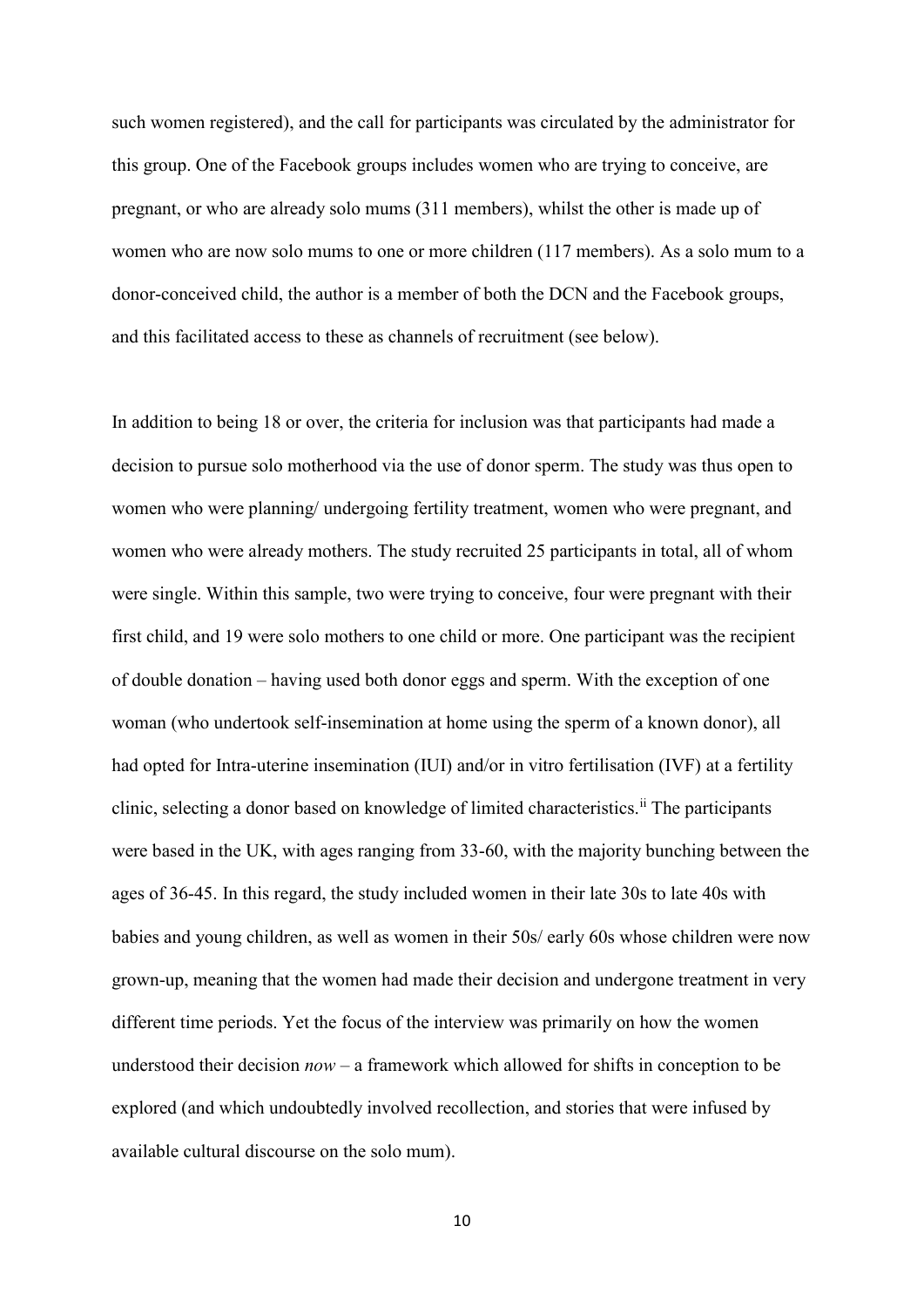In terms of ethnicity, 17 respondents defined themselves as white British, one as white European, one as white other, two as white Irish, one as European/Asian, one as Anglo-American, one as Black African, and one as Afro-Caribbean. With regard to social class, all but one participant, who identified as working-class, described themselves as middle-class, and with respect to sexual orientation, 23 identified as heterosexual, one as gay, and one as bisexual. In this regard, although it is problematic to simply conceptualise these women as belonging to a unified 'group', the sample is weighted toward middle/ upper middle class women who are financially secure and heterosexual – confirming previous data from empirical research on the solo mum (Jadva et al, 2009). Although data on UK solo mums in terms of ethnicity does not appear to exist, the prevalence of white participants in the sample replicates the demographic information held by the DCN (DCN, 2017).<sup>iii</sup>

# *Procedure*

Participants took part in a one-to-one interview that lasted about one hour, and gave verbal or written consent for the interview to be recorded and used for research purposes. The interview schedule then covered key 6 areas including: 1) the backstory about why they decided to become a solo mum 2) the terminology (if any) they used to describe their present/ future maternal identity 3) the factors they saw as giving rise to the increasing number of women pursing solo motherhood 4) what (if anything) the word 'feminism' meant to them and whether this term had any relevance to their identities and everyday lives 5) whether their views on gender politics/ feminism had played a role in their decision to become a solo mum, and how they felt about this being framed – in some quarters - as a feminist decision 6) what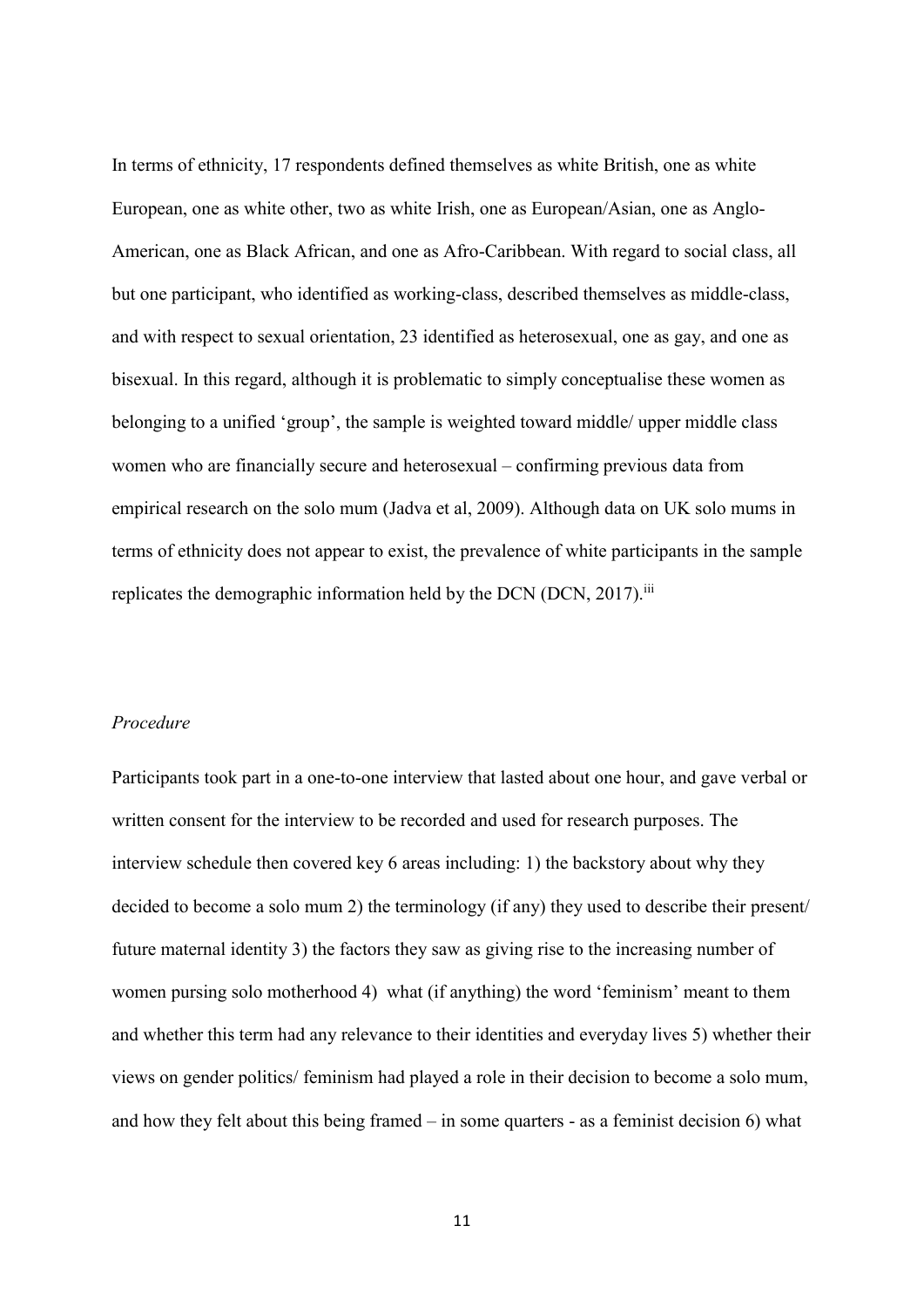impact (if any) the construction of solo motherhood in terms of discourses of 'choice' had on how they understood their identity and negotiated this identity in relation to others.

In the call for participants, as well as at the start of the interview, I provided a brief description of the study, and chose to disclose my identity as a solo mum to a six year old girl. Feminist qualitative research has invested in models which seeks to reduce the power gap between 'expert' and participant (Oakley, 1981), often including discussions of personal experience and reflexivity in ways which are not silenced by objectivist (masculinist) concerns over 'bias' and 'distortion' (see Tang, 2002). In this regard, my self-disclosure was offered as a form of reciprocity (Ribbens, 1989), whilst it was also prompted by what felt congruent to me as a researcher and interviewer. At the start of the interview I indicated my willingness to answer any questions about my own experience of solo motherhood – something that was taken up by the women who were trying to conceive, were pregnant, or had very young children. But an exchange of experience in this regard permeated many of the interviews, in so far as the questions prompted conversation about such issues as fertility treatment, family reactions, media representations, or the challenges of being a single parent. In this regard, although it would be problematic to characterise the interviews as simply 'friendly free-flowing discussion[s]' (Tracy, 2013: 56), they emerged, at times, as focused conversations in which we shared experiences of life trajectories, fertility treatment and parenting.

But it is fully acknowledged here that the possibility of a 'non-hierarchical' (Oakley, 1981) relationship, as based on gender congruence and perceptions of shared experience, is overly simplistic, and feminist work has explored the range of intersectional attributes that can shape the balance of power within the interview encounter (Tang, 2002). As a white middle-class professional woman, as well as a middle-aged solo mum, I shared a broad social location with many of the participants – although I did not introduce myself as a 'feminist' for fear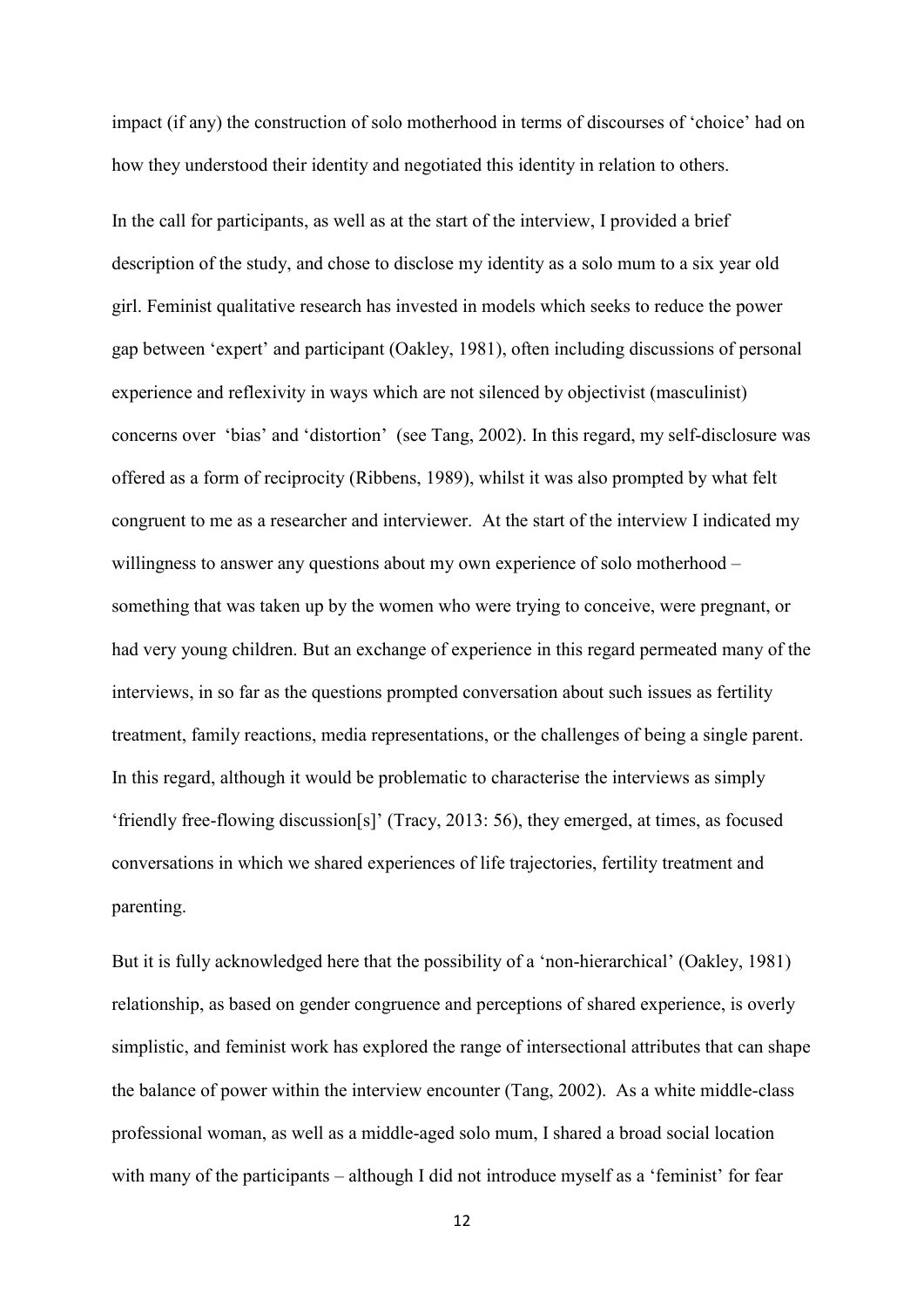that this may make it difficult for the women to respond honestly to the term. But it is acknowledged here that this shared experience cannot be translated into a simple language or experience of commonality, and that research interviews 'inescapably involve power imbalances' which are not easy to eradicate (Ribbens, 1989: 580). Indeed, whilst I have framed this analysis as offering the women a chance to *respond to* how they have been discussed or perceived, it is also acknowledged that feminist research does not simply or unproblematically offer participants 'voice' (Saukko, 2008; Tang, 2002). Offering the participants a chance to 'speak back' in an academic study clearly has its limits, and there is also always a potential tension between the desire to 'listen carefully and faithfully' to the women's experiences and the impetus to 'critically assess the discourses … from which their voices are made...' (Saukko, 2008: 77) – a stance that often inevitably involves 'judging' and *evaluating* the understandings of feminism on offer (Gill, 2007b).

# *Data analysis*

The interviews were recorded on a digital voice recorder and transcribed by two research assistants, and the participant data was anonymised at the point of writing. The data was then analysed by the author using a constructionist approach to thematic analysis (Braun and Clarke, 2006) which enables consideration of how subject positions are constituted discursively within the interview transcript. This is compatible with a feminist poststructuralist perspective which sees discourses as actively constitutive *of* identities and experiences (Weedon, 1987) in ways which produce subjectivities within relations of power. Importantly, this position acknowledges that whilst identities are socially constructed within discourse, the subject nonetheless exists as a 'social agent capable of resistance… produced out of the clash between contradictory subject positions and practices' (Weedon, 1987, p.124). In the current study for example, participants moved through multiple positions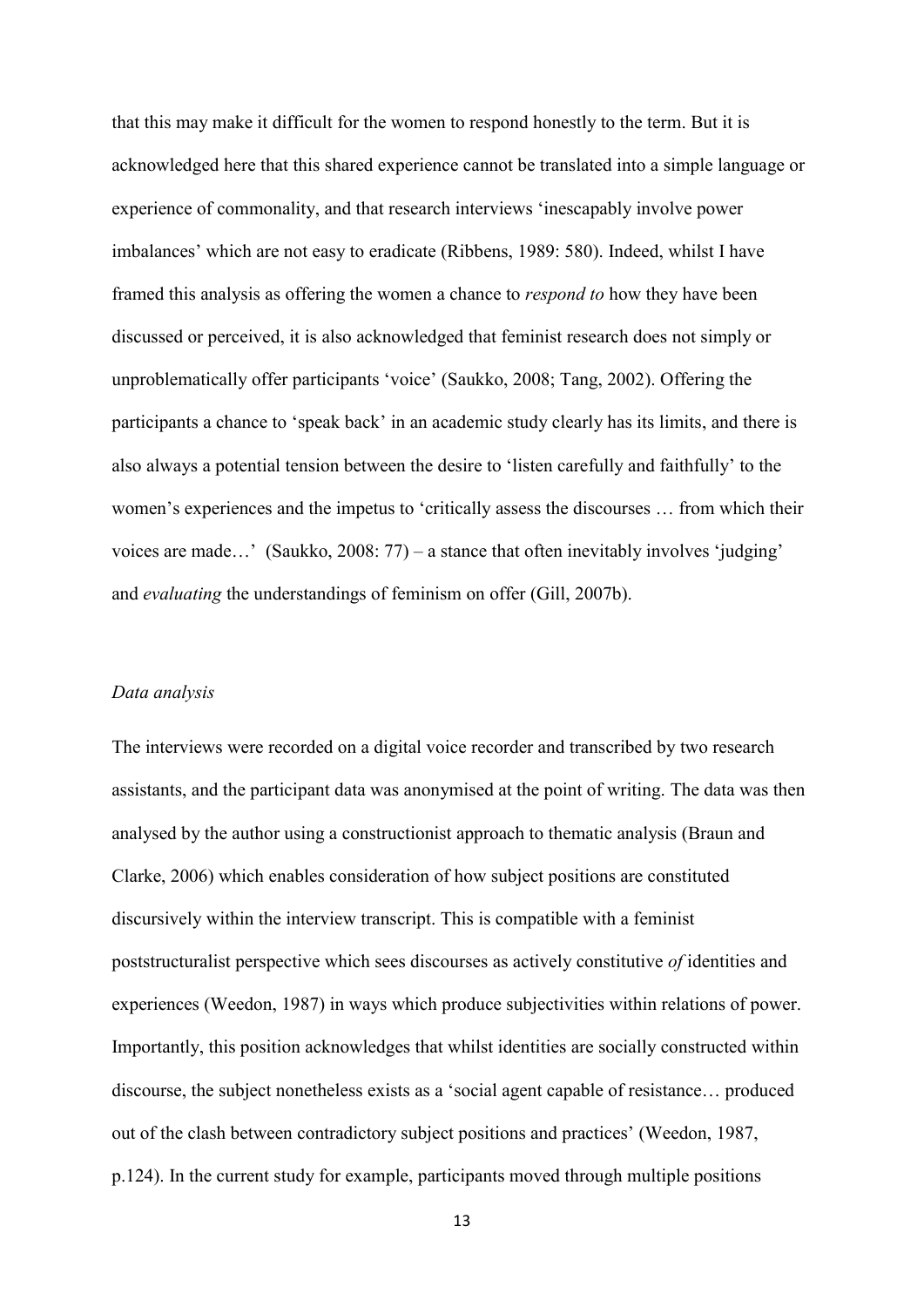during the interviews in which they internalised/ negotiated/ critiqued concepts such as patriarchy, feminism and the nuclear family.

The data was then approached using the six-stage process for thematic (discourse) analysis defined by Braun and Clarke (2006), and this gave rise to five key themes which were (1) negotiations of 'acceptable' feminism 2) the resistance to defining solo motherhood as a 'choice' and situating it in relation to feminism 3) the uses of feminism and/or a feminist identity in deciding to become a solo mum 4) the role of feminism in navigating social critiques of the solo mum 5) the 'burden' of choice in performing the maternal identity of the solo mum. The thematic categories were then analysed in detail and data extracts which represented these themes (as well as the complexities and contradictions within them) were selected for inclusion. The writing stage then involved analysing the complexity and implications of these themes in relation to the research questions, and the literature on feminism, 'choice' and the solo mum.

#### **Results and discussion**

# *Negotiating (a space for) feminism*

Out of the 25 participants, 18 described themselves as feminist when asked in the context of the interview. The remaining 7 articulated an investment in equal opportunities and women's rights, but did not wish to label themselves as feminist – for reasons explored below. When participants were asked what the term feminism meant to them, the idea of 'equality' emerged as central, equality was then repeatedly framed in terms of having access to choice:

To me [feminism] … means complete parity and independence. Complete parity between the genders and independence for women to live their life the way they choose, whether they're in a partnership or not (P11).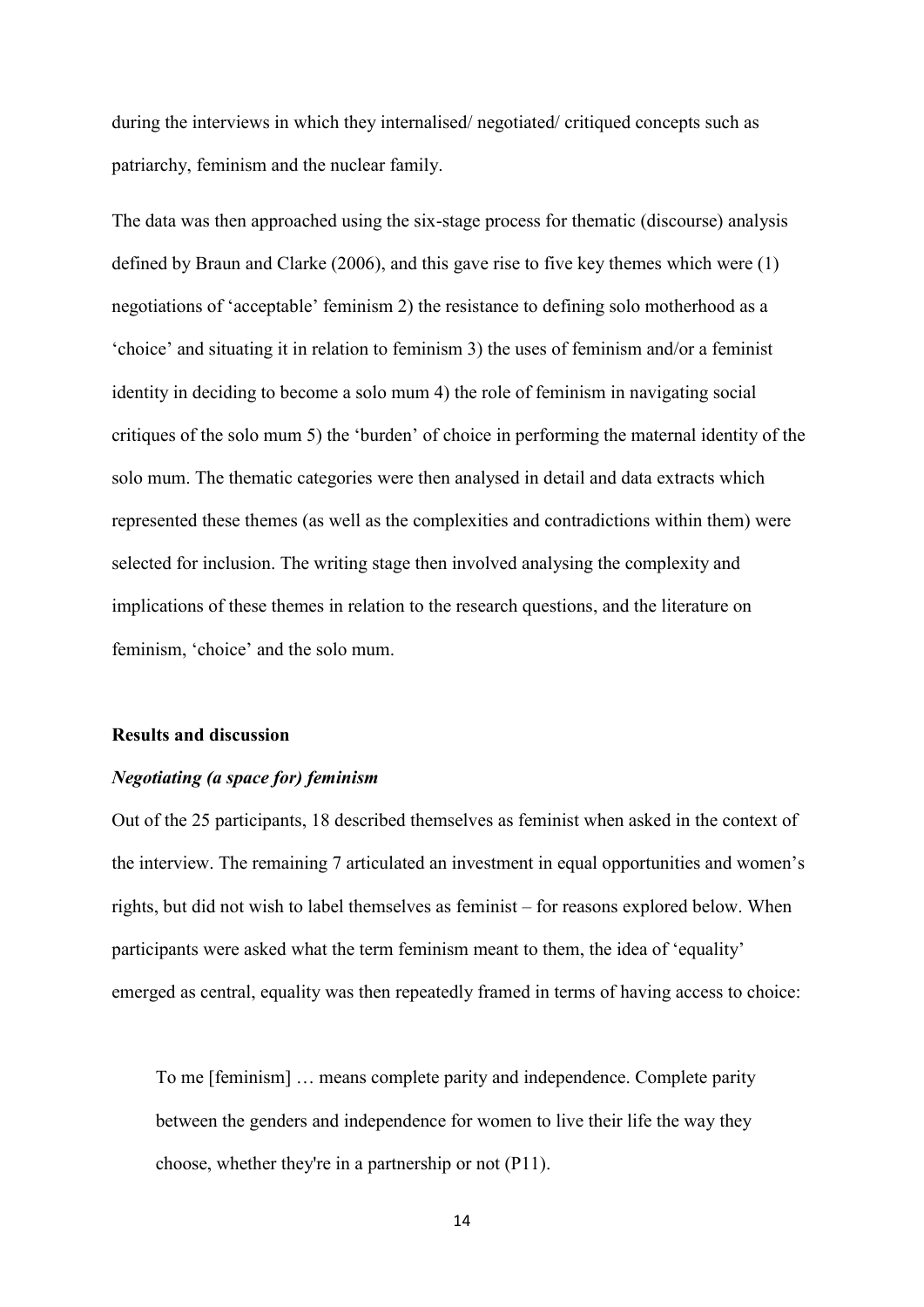Feminism means equality to me … and that means being able to make my own choices and decisions and reject stereotypes and stereotypical expectations and roles (P18).

For the participants who did not readily identify as feminist, the rhetoric of equality and choice was used to justify the obsolete nature of feminism, something which, as one participant observed, 'did its work decades ago, in the 60s, 70s and 20s' (P14). As has been explored in debates about postfeminism such perspectives are intimately intertwined with repudiations of feminism as 'excessive', 'unreasonable', 'dated' and 'unfeminine' (Calder-Dawe and Gavey, 2016; Scharff, 2012).

But such stereotypes also shaped the responses of the participants that *did* identify as feminist, in so far as they were quick to foreground them as problematic 'misconceptions':

…I think a lot of women are worried about what men will think of them if they call themselves feminists because unfortunately the common tar for the term is that if you are feminist, you are a man hater and feminism doesn't mean man hating, it means women having choices and freedom and safety in the world (P25).

, Such participants often refuted claims about the outdated and 'excessive' nature of feminism by questioning that equality had been achieved, and by foregrounding the continued purchase of feminism in relation to specific domains, ranging from beauty practices; objectification; sexism in the workplace; unequal pay, sexual and domestic abuse; and the distribution of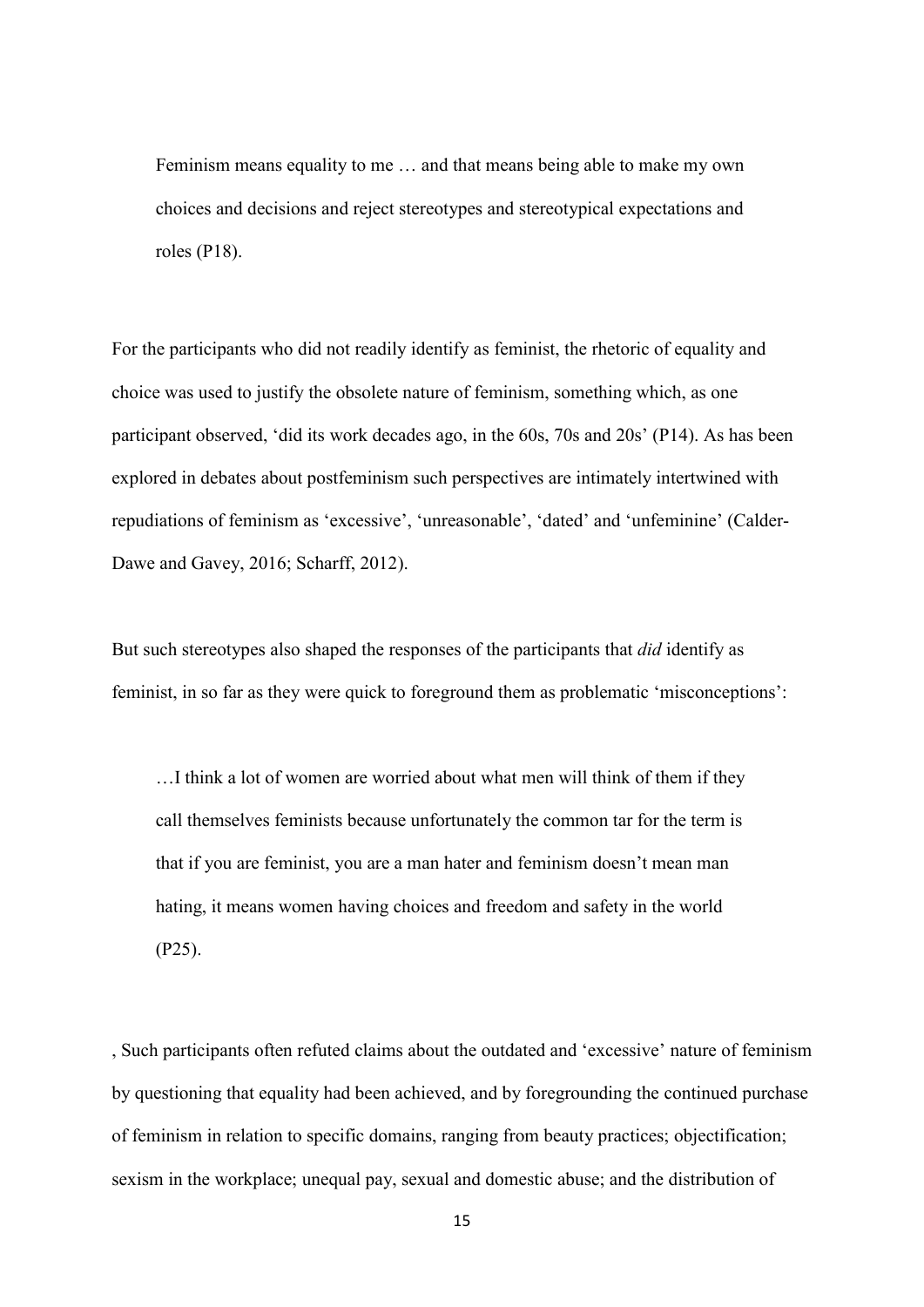domestic labour (see also Calder-Dawe and Gavey, 2016). In addition, some of the participants challenged what they saw as misconceptions of feminism by rejecting the idea that it was 'just' for women, foregrounding'equal rights for everybody really' (P15) across axes such as gender, race, sexuality and disability.(P15).

As a whole, these responses echo the discursive frames in Calder-Dawe and Gavey's (2016) study in which participants carefully negotiated a discursive space for what was presented as 'fair' or 'reasonable' feminism (see also Gill, 2016; Quinn and Radtke, 2006). Within this construction, 'fair feminism' was defined as 'equality for all' (particularly equal *choices* for all), as well as a critical practice and political movement which seeks to tackle the gendered inequalities which continue to effect women and girls in disproportionate ways (Calder-Dawe and Gavey, 2016).

#### *Resisting solo motherhood as a 'choice'*

The idea of 'choice' was described by the participants as a linchpin of 'fair' or 'reasonable' feminism (Calder-Dawe and Gavey, 2016), and the interviewees *did* position their trajectories as evidence of women's increased choices about how to become a mother. But as in other studies of the solo mum, the participants also clearly foregrounded the contested nature of their 'choice'.

Contrary to the idea that solo mums blithely adopt the term 'solo/ single mum by choice' in a bid to legitimise their single parent status in class terms (Bock, 2000: 83), there was clear resistance to this phrase in the interviews (and over half preferred the more traditional label of the 'single mum') (see also Zadeh et al, 2013). Objections in this respect were various, but particularly hinged on the idea that it misnamed the participants' narratives of how they came to parent alone. In this regard, the responses confirm those in almost all other studies of the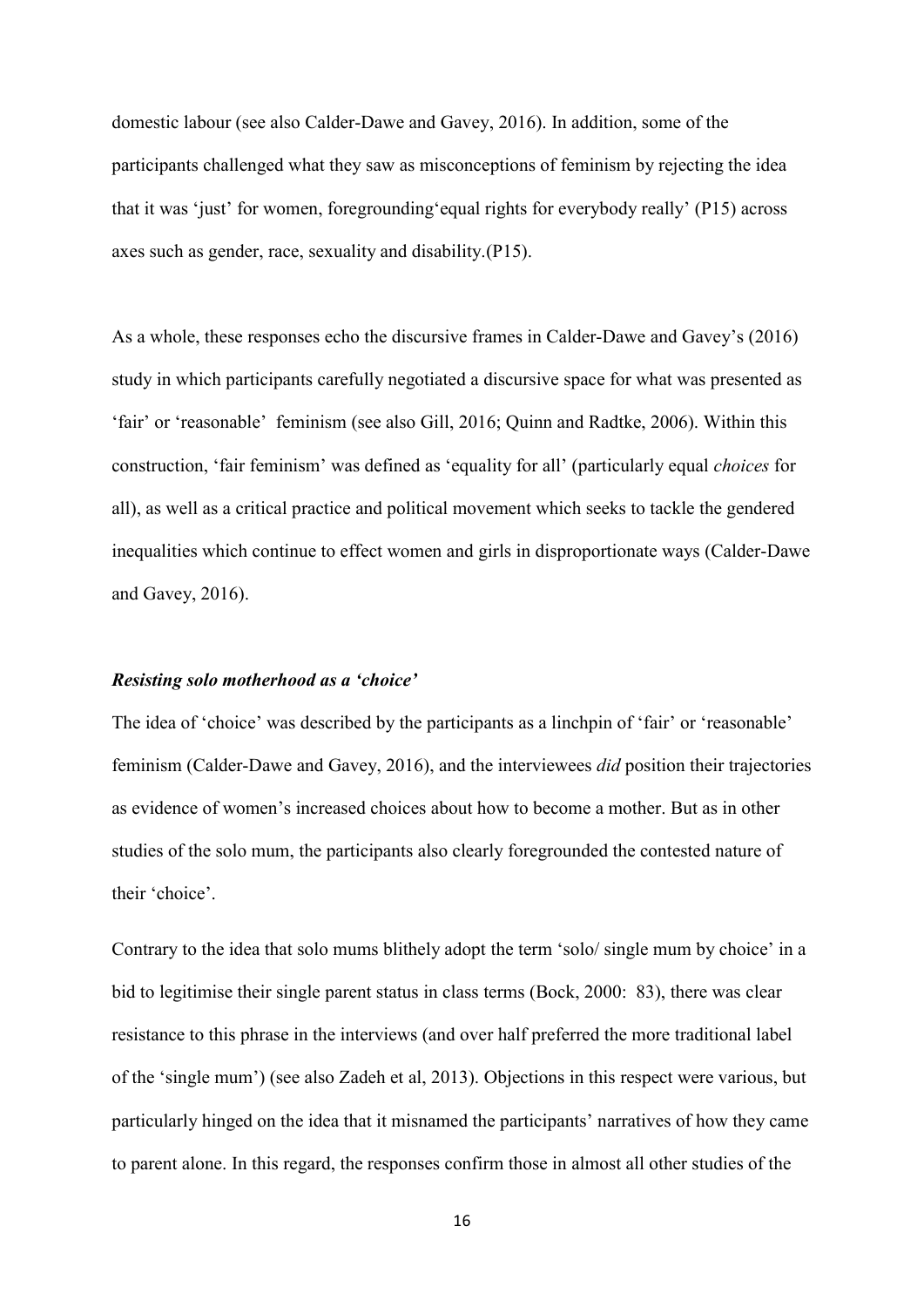solo mum which position this route to motherhood as 'plan B', and not what would have been chosen if having a child with a partner had been an option (Hertz, 2006; Jadva et al, 2009; Murray & Golombok, 2005, Zadeh et al, 2013). The ways in which this 'choice' was then framed by the participants frequently intersected with views on whether the decision to become a solo mum should/ could be read in relation to feminism in any way:

For me this isn't a feminist act in terms of being defiant, or proving something, or just using men for their sperm. There's nothing in it where I'm saying to the world 'fuck you' I can do this on my own. This is not my first choice. It's a much more personal thing where I'm saying what do I want my life to be … and I really want to be a parent… (P4)

Responses in this regard were similar across the participants whether they identified as feminist or not.There is a clear reluctance here to position the decision as a defiant reclamation of reproductive choice and a bid to distance it from particular perceptions of feminism. The suggestion that 'this isn't a feminist act *in terms of* being defiant… [my emphasis]' can be read as suggesting that it wasn't a feminist act (full-stop), or it can be interpreted as suggesting that feminism need *not* be defined as an aggressive, mercenary 'use' of men. But the idea of women setting out to 'prove' their independence or agency, whether 'defiantly' or otherwise, was not encouraged by the participants – perhaps sitting on a continuum with conceptions of 'reasonable' and 'fair' (rather than 'excessive') feminism discussed in the previous section.

Although there are exceptions (see Lapidus, 2004), the cultural construction of the solo mum is very heterosexualised in cultural and academic discourse - something reflected on substantively by the one participant in the study who identified as gay. This is relevant here given that the idea of feminism and normative femininity as inherently incompatible has a long history, and refutations of feminism are thus simultaneously performances of classed,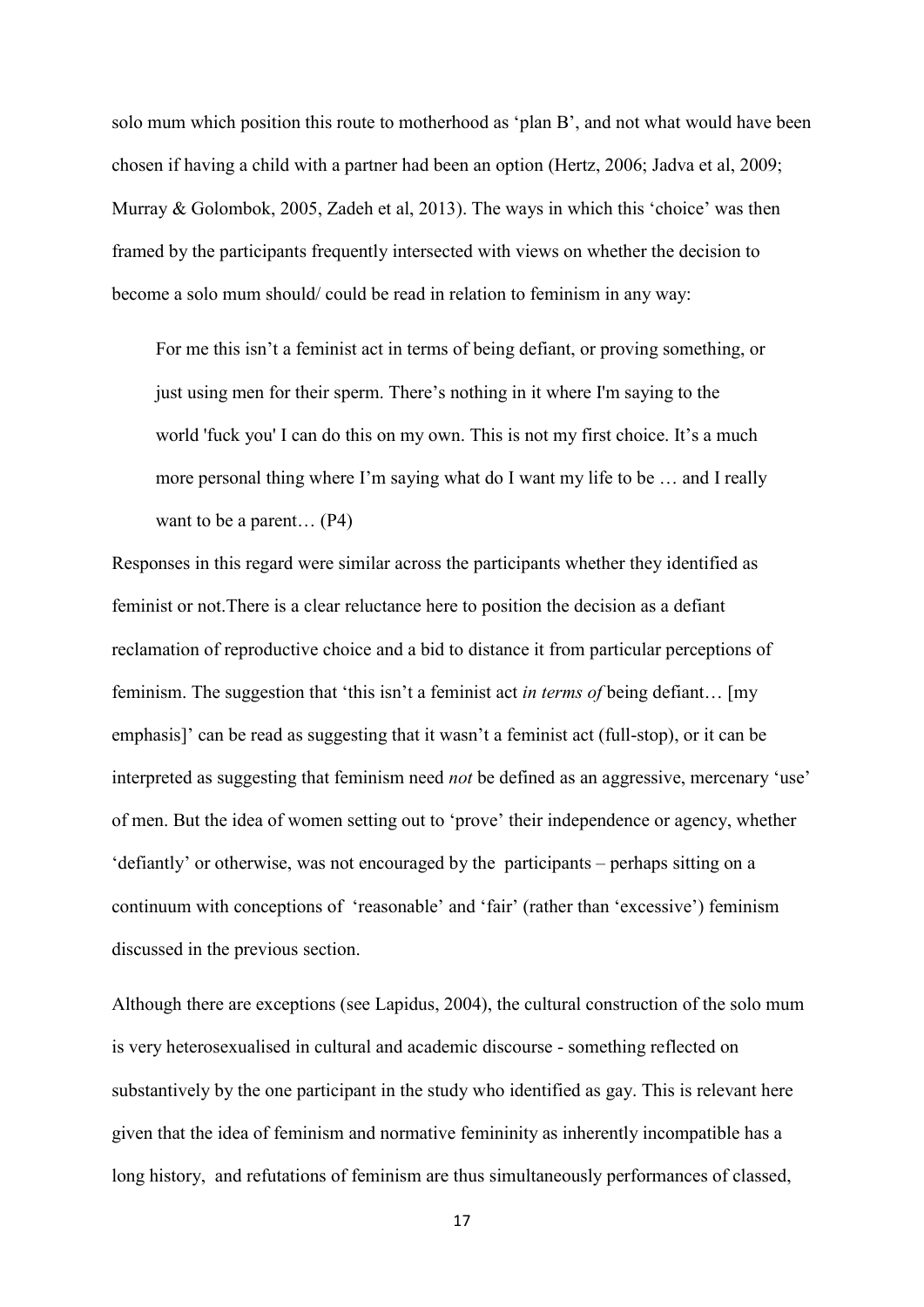heterosexual femininity (Riley and Scharff, 2012). Indeed, in broader discussions about what the term feminism meant to the participants, it was frequently men – rather than other women – who were seen as perceiving feminists in highly negative ways, and such judgements appeared to shape the ways in which the negotiation of 'choice' was performed. For example, several participants did not want to be perceived as having 'removed' themselves from the heterosexual market (as the term 'solo mum *by choice*' might potentially imply), or as one participant suggested, it 'makes it sound like ... I've rejected the idea of having a male partner and I've actively chosen to do this on my own and that is not true...' (P12). This is especially so given the extent to which women are often 'blamed' for being single, and are subject to a peculiar cultural 'accountability' that requires them to justify and explain their single status to others (see Reynolds and Wetherell, 2003).

Feminist research has argued that female 'choice narratives' underplay the continued power of traditional constructions of normative femininity, and how these 'regulate the availability of subject positions… resulting in a system that disciplines and limits "choice"' (Stuart and Donaghue, 2012: 102). Indeed, the idea that participants had 'no' other choice (if they wanted to have a child) only really makes sense if positioned in the context of normative, heterosexual femininity: having a child via donor conception is less a last option than highly *likely* for a gay woman wishing to conceive. Nevertheless, there are also ways in which the responses clearly mark a difference from the *claims* to agency and choice which structure other female choice narratives in a neoliberal, postfeminst context. Rather than perpetuating discourses of female agency, the women are only *too ready* to emphasise their relative lack of choice and agency here.

If terms of how the women narrated and explained their decision, this difference may be shaped by the significance placed on discourses of the 'natural' in relation to motherhood. The contested and difficult nature of the 'choice' was always understood by the participants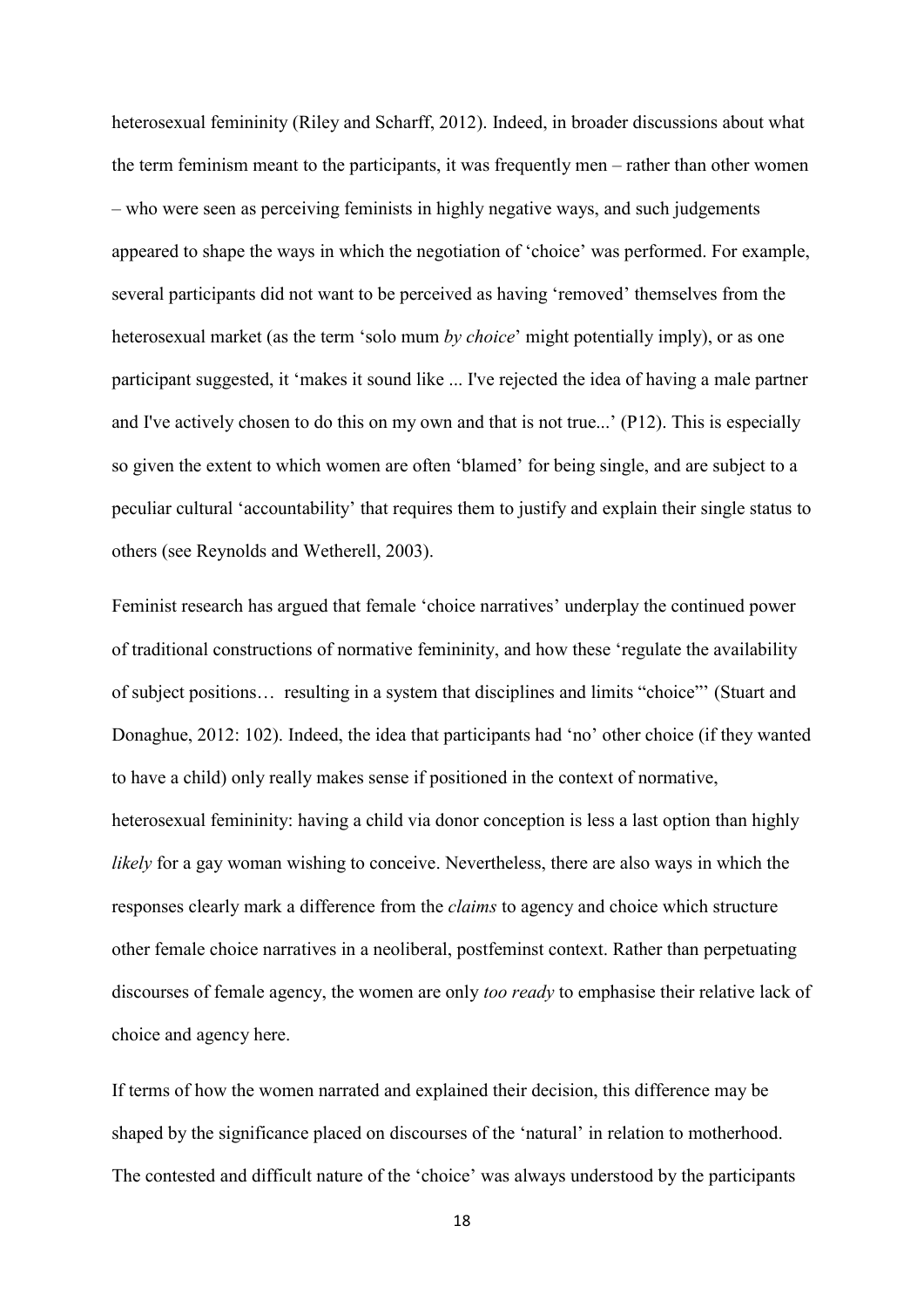in relation to mothering without a partner, rather than becoming a mother *per se.* As has also been suggested in other studies on the solo mum (Zadeh, Freeman and Golombok, 2013; Zadeh and Foster, 2016), participants frequently positioned their journeys as the outcome of a *strong biological desire* rather than a choice, such as in the statement 'it hit me like a massive whammy.... I suddenly had a strong urge to have a child' (P18). This confirms existing research which emphasises how, far from undermining traditional family structures, narratives surrounding the solo mum shore up the apparently 'inviolable link between womanhood and motherhood', with the 'natural' offsetting the 'unnatural' here (Zadeh and Foster, 2016: 559). The participants might be seen as culturally transgressing the 'right' context in which to have a child (a stable heterosexual relationship), and some as transgressing ideas of the 'right' time (they were approaching their 50s when their children were born). But this is offset by an amplification of the natural centrality of motherhood for women – a desire so strong that it *must* be pursued. Motherhood continues to be perceived as 'natural' for women, and the desire for it both inevitable and unquestioned (Gillespie, 2000). As such, when compared to other narratives explored by feminist research, the different articulation of 'choice' here may precisely reside in its (apparent) 'naturalness' – a context in which there is little perceived need to account for having made a 'choice' at all.

# *'I think it has kind of been a mutually reinforcing thing': feminist identities and solo motherhood*

But it was also the case that the relevance of feminism – and its relationship with 'choice' emerged as *highly* contradictory in the interviews. Indeed, the majority of women who identified as feminist in the study felt that their relationship with feminism *had* played a role in fostering the decision they had made, even if they didn't see the decision *as* 'feminist' (and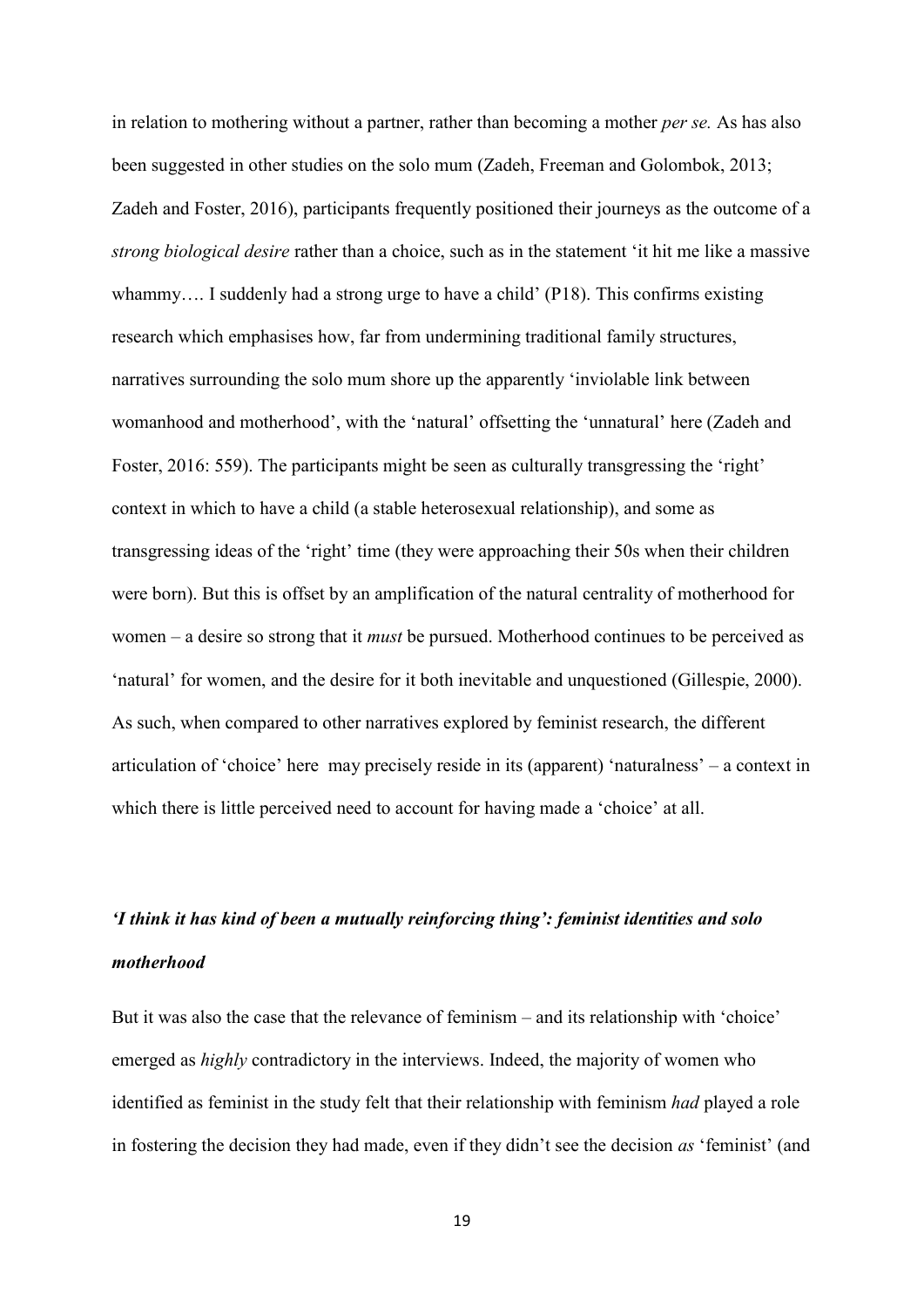had previously disputed the agentic nature of their choice in interview). In answering the question, 'did your identity as a feminist play any role in the decision you made?', the following participant offers an indicative response:

Yeah, I was thinking about that after ... I came across your research. It's a tricky one because obviously I wouldn't consciously have taken the decision on those premises, but I suppose, that being an integral part of my identity, being a feminist and being aware of my own rights … and opportunities - that will have played into making that decision, and part of that identity would be the feeling that I can rely on myself. I don't necessarily need a strong shoulder to take me through life and all of that so, I suppose in that sense, yes (P21).

The idea that the research encounter had prompted such reflection emerged relatively frequently across the interviews – suggestive of the ways in which interviews construct and create narratives of identity, rather than gather data on pre-existing, stable 'realities' (Ribbens, 1989). In this quote, this participant takes as given that her decision was not driven *primarily* by any feminist agenda, but she does suggest that 'being a feminist' made her more attuned to what she could achieve and fostered a greater sense of self-reliance – both of which she sees as contextualising her particular route to motherhood. For other participants, it was suggested that a feminist identity, and the decision to become a solo mum, occupied a kind of reciprocal relationship:

I think it has kind of been a mutually reinforcing thing  $-$  [my]... feminist politics have shaped by decision, and I think my decision has also made me reflect much more on the ways that certain normative family ideas are produced in society, and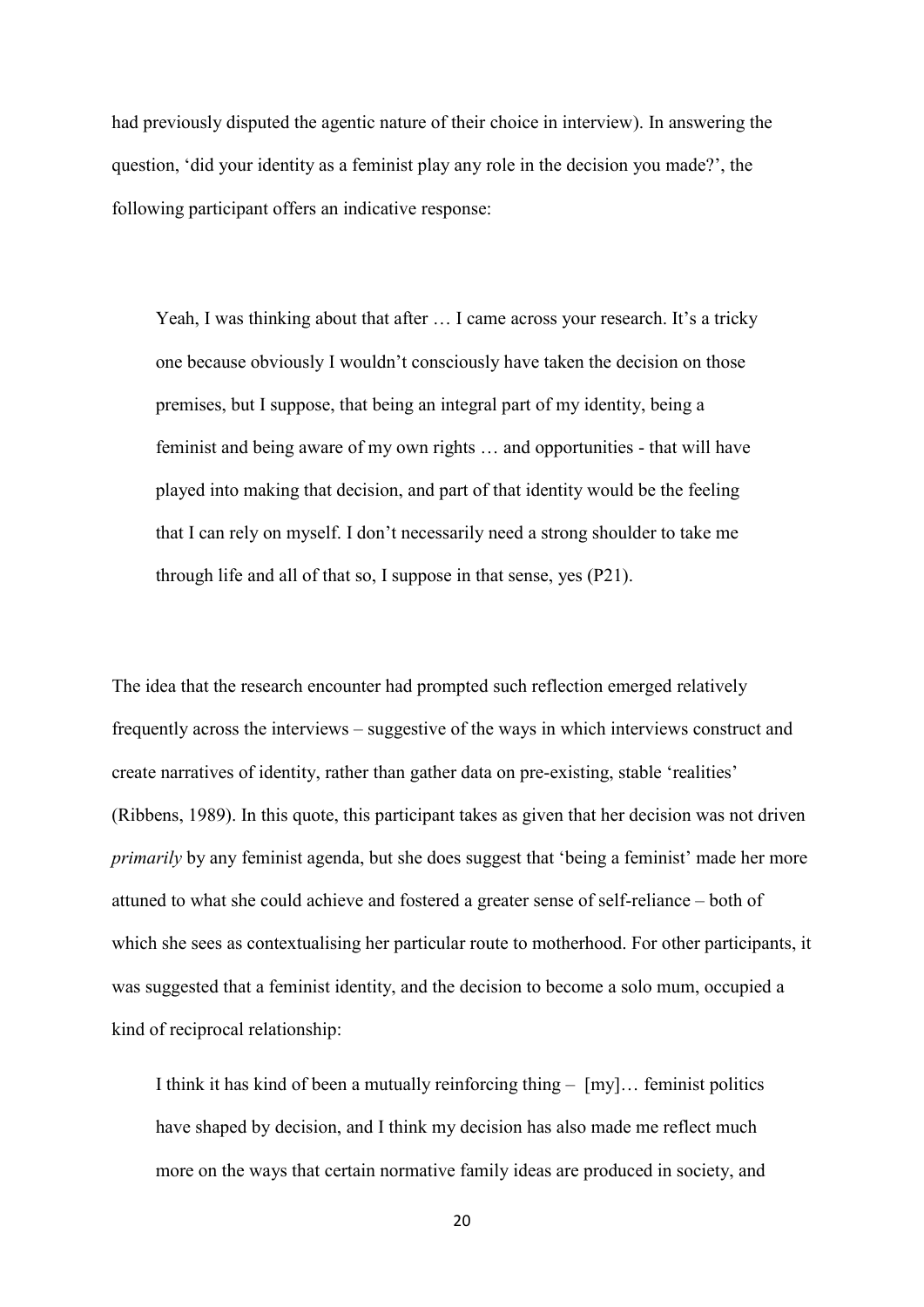viewed by feminism. I've become much more … conscious of … wanting to like really give space for the kind of variety of family forms … and recognise those in explaining my decision to people … (P23)

In this response, feminism is articulated in ways which return to the idea of 'equality for all' (Calder-Dawe and Gavey, 2016), and the participant specifically links feminism with the acceptance and visibility of family forms which don't conform to the nuclear ideal. For other participants, feminism was described as offering them the confidence not to settle for a more 'conventional' domestic set-up which may turn out to be unfulfilling and oppressive ('I didn't want to end up in an unhappy relationship with a traditional housewife role' (P20)), whilst for others still, the role of feminism was simply articulated in terms of being a 'strong' woman and encouraging belief in their own ability to succeed. In this regard, in exploring how feminism itself might be used to navigate 'choice' here, there was no unified picture in terms of how conceptions of feminism – and discourses on feminist identities - intersected with the decision to become a solo mum. But what is apparent is that although discourses of neoliberalism and postfeminism shape the interpretative frameworks available to women in terms of how they make sense of and 'use' feminism, they do not dictate them. For example, the responses above are indicative of feminism being conceptualised in both individualistic *and* socially-situated ways: the women talk about and use feminism in relation to their individual subjectivities (shoring up belief in themselves as a 'strong' woman for example), whilst they also articulated conceptions of feminism which were used to critique wider social structures ('how family ideas are produced in society'). In this regard, understandings of feminism were varied, shifting and contradictory, and participants used multiple 'interpretative repertoires' to negotiate what it meant to occupy a 'feminist' subjectivity across the interview context (Quinn and Radtke, 2006: 196).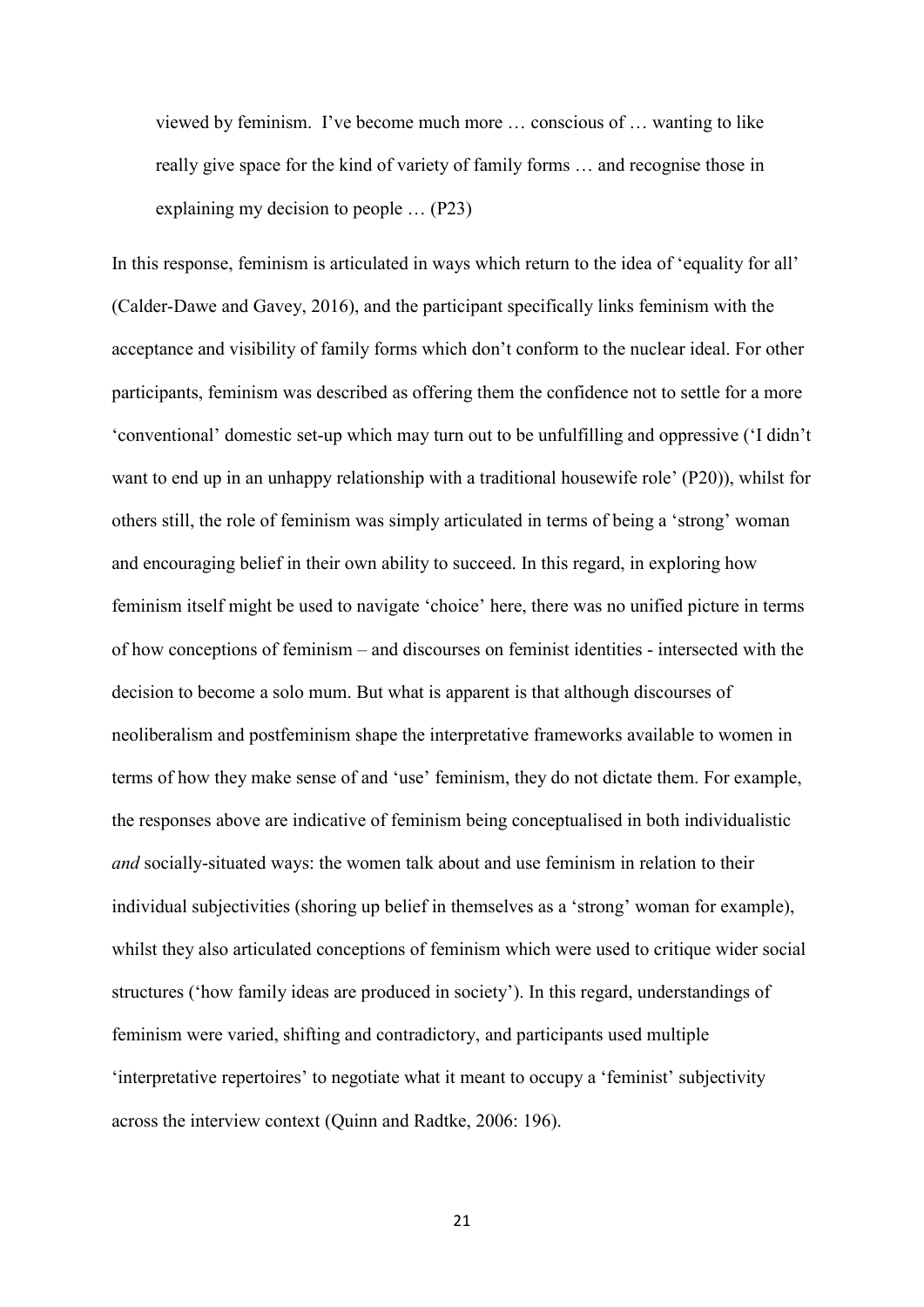# *'You left it too late!': critiquing narratives of blame*

One of the interview questions asked participants about how the decision to become a solo mum was responded to by others, whether this was within their own social environments, or in available media discourse. In contrast to earlier research (Jadva et al, 2009), most women suggested that they had experience of largely positive responses in terms of their everyday lives. But many were highly critical of media constructions of the solo mum, citing press coverage in particular as positioning solo motherhood as the unfortunate outcome of women being 'over-invested' in their careers. These critical responses tended to be articulated by the participants who identified as feminist. As one explained:

I have seen …. articles [in the press]… which suggest that you left it too late – concentrated on the career for too long and then by the time you get to 35 you've missed the boat … which I really disagree with, because I tried all my life to find a man  $\ldots$  So there's a negative connection –  $\ldots$  you left it too late – it's your fault. You were concentrating on your career for too long – 'that's what these feminists are like!' [laughs] (P7).

Such responses can be seen to sit on a continuum with the wider reluctance by the participants to label the solo mum as 'feminist' (and as a 'choice'), and such media discourses may actively contribute to this reluctance given their negative construction of feminists as career-obsessed (social) 'failures'. But such responses appeared to be directed less at insisting that the decision wasn't 'feminist', than they were aimed at actively *critiquing* constructions of the solo mum which endorsed a gendered narrative of blame, which demonized the working woman, and which constructed singleness as a life 'failure' for women (Reynolds and Wetherell, 2003). Rather than accepting narratives in which the solo mum was used to epitomise excessive, flawed and 'unreasonable' feminism – or what one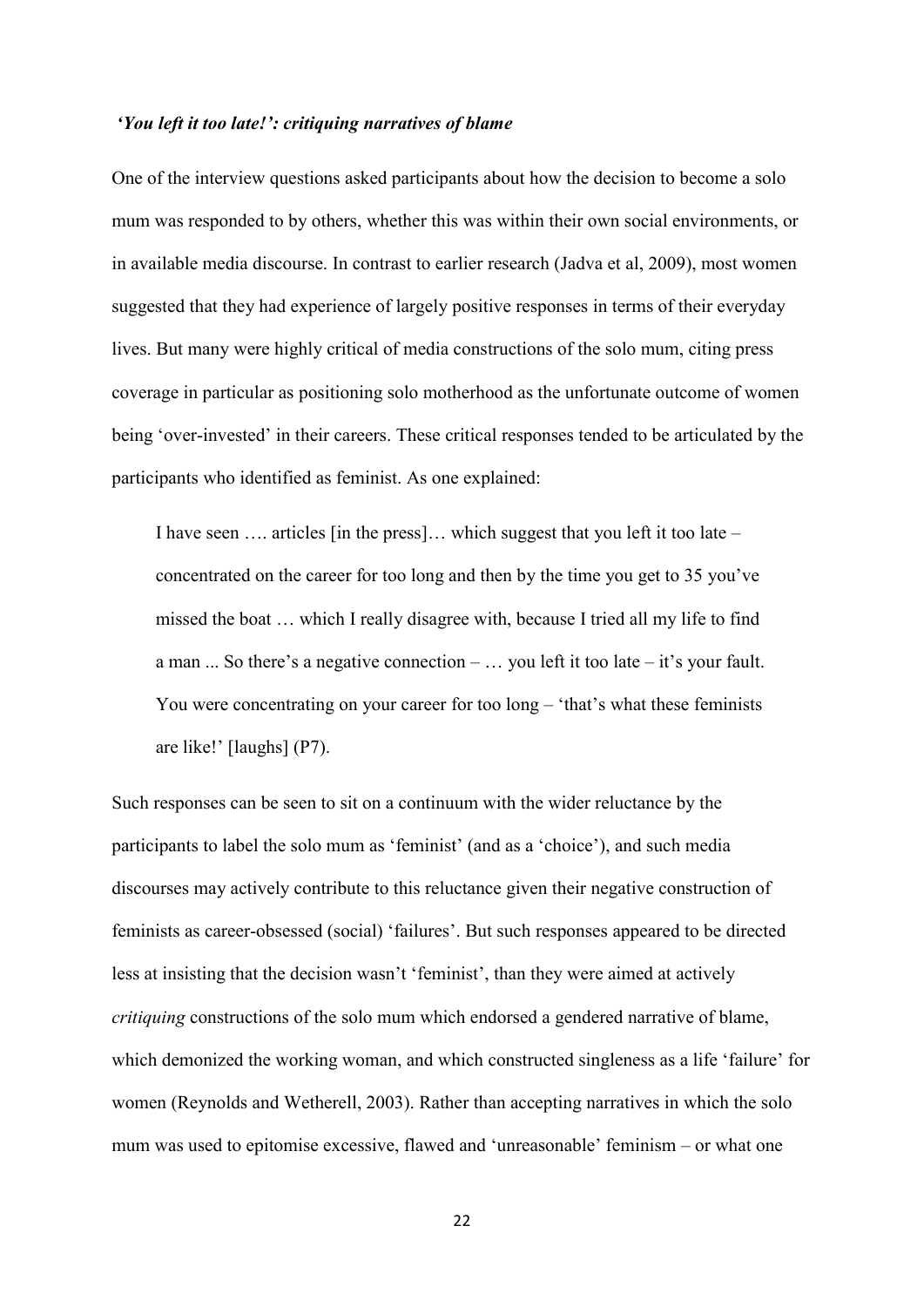participant critiqued as women 'being "selfish" and damaging the kids and trying to have it all, the jobs, the baby without the man…' (P5) - several participants constructed alternative explanations in which wider *structural* factors played the key role:

Either you're viewed as a failure for not having found a man… … or you must be some kind of militant man-hating feminist that has made this decision because you don't want any men in your life … but I think that what both of those narratives miss is the kind of nuance and complexity of the kind of lives that we live today – particularly as women … My feminist response to this is that it's like 'well there are structural reasons that create the kind of conditions within which [being a solo mum emerges]… and we need to kind of pay attention to those without judging whether they are good or bad … the kind of constraints that women are faced by in terms of the possibilities of having a family' (P23).

Although again keen to distance the spectre of 'militant' feminism, the participant explicitly labels her response *as* feminist, and suggests that feminism can be used as an interpretative framework for critiquing reactionary discourses on the solo mum. Some of the 'structural reasons' cited by the participants as creating a context for their decision emerged as the relative immaturity of men; the ways in which cultural constructions of gender permit men to be single for longer than women; men being intimidated by women's increased financial/ career independence; and the ways in which women's fertility was understood to decline substantially earlier than men's. Sometimes the latter was understood as a biological 'fact', but at other times it was critiqued as an ideological construction, and participants called out some of the same discourses that they had cited as shaping their decision to become a solo mum in the first place. As one reflected: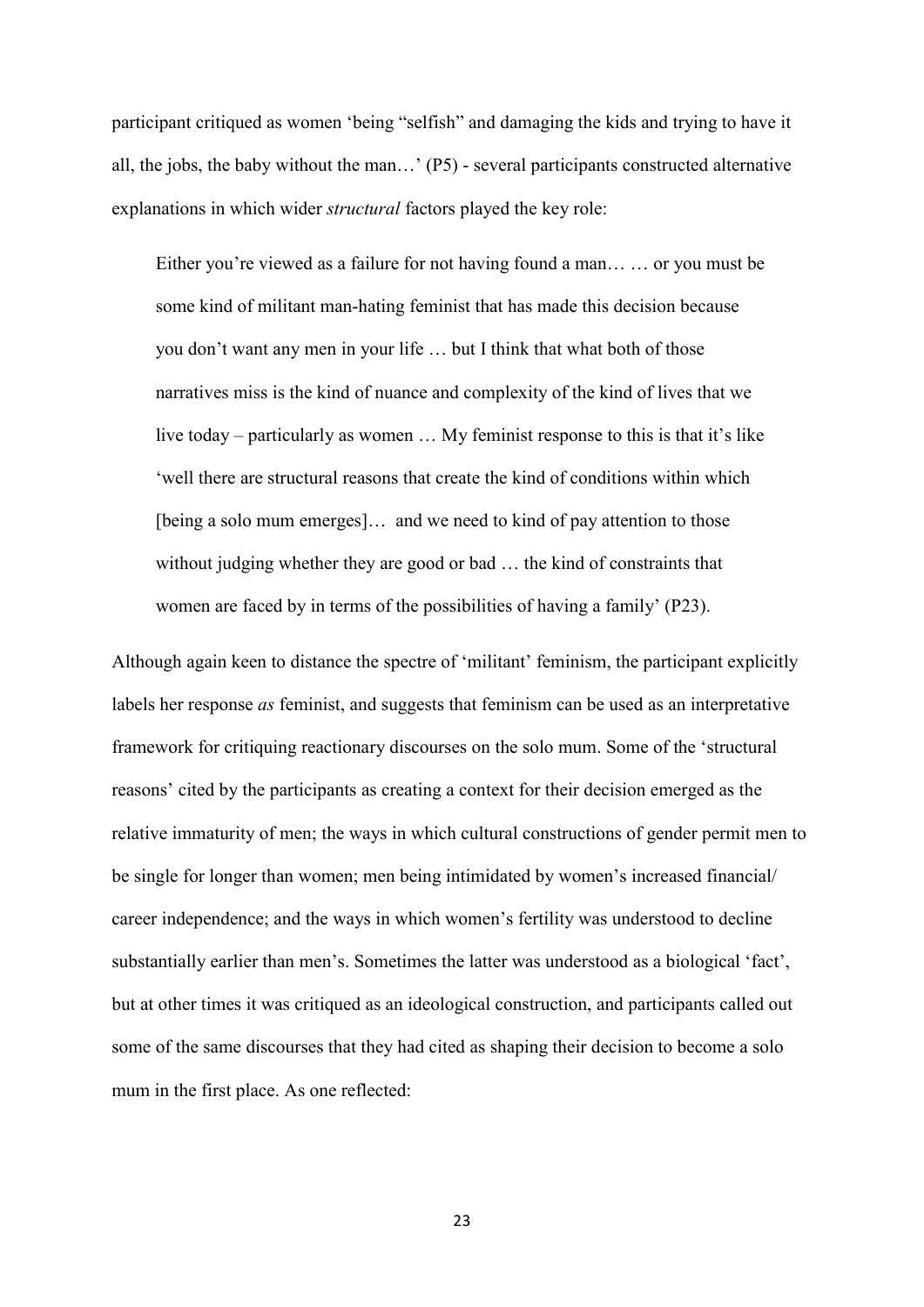I became very sensitive to the media and articles everywhere basically ramping the pressure up on women to have kids, to have them before 35, to get on with it, and not putting any of that same kind of pressure on men. It made me really cross (P25).

In this regard, such discussions again sit uneasily with the discourses of both neoliberalism and postfeminism which tend to deny any (gendered) constraints acting upon the self (Stuart and Donaghue, 2011). Here, the women specifically call out discursive strategies which abstract their decision from wider social structures, and the normative gender expectations they endorse.

#### *'You've defied convention, now get on with it': solo motherhood and the burden of choice*

In the responses above, the participants critiqued narratives of social censure and judgement which policed their gender identities, and their apparent 'deviation' from a normative female life course. But as with other themes in the interviews, this idea of social judgement, and its relationship with how the women understood their maternal identities, emerged in highly contradictory ways across the interviews, particularly with regard to discourses of 'choice'.

Although it may not have been 'plan A', the women suggested that they valued the independence and autonomy of parenting as a solo mum. At the same time, they also acknowledged the challenges of single parenting on an everyday level, and how it often required extended networks of help and support. But when it came to asking family and/or friends for help and support, the vast majority suggested that this was difficult precisely due to the discourse of 'choice'. As one explained: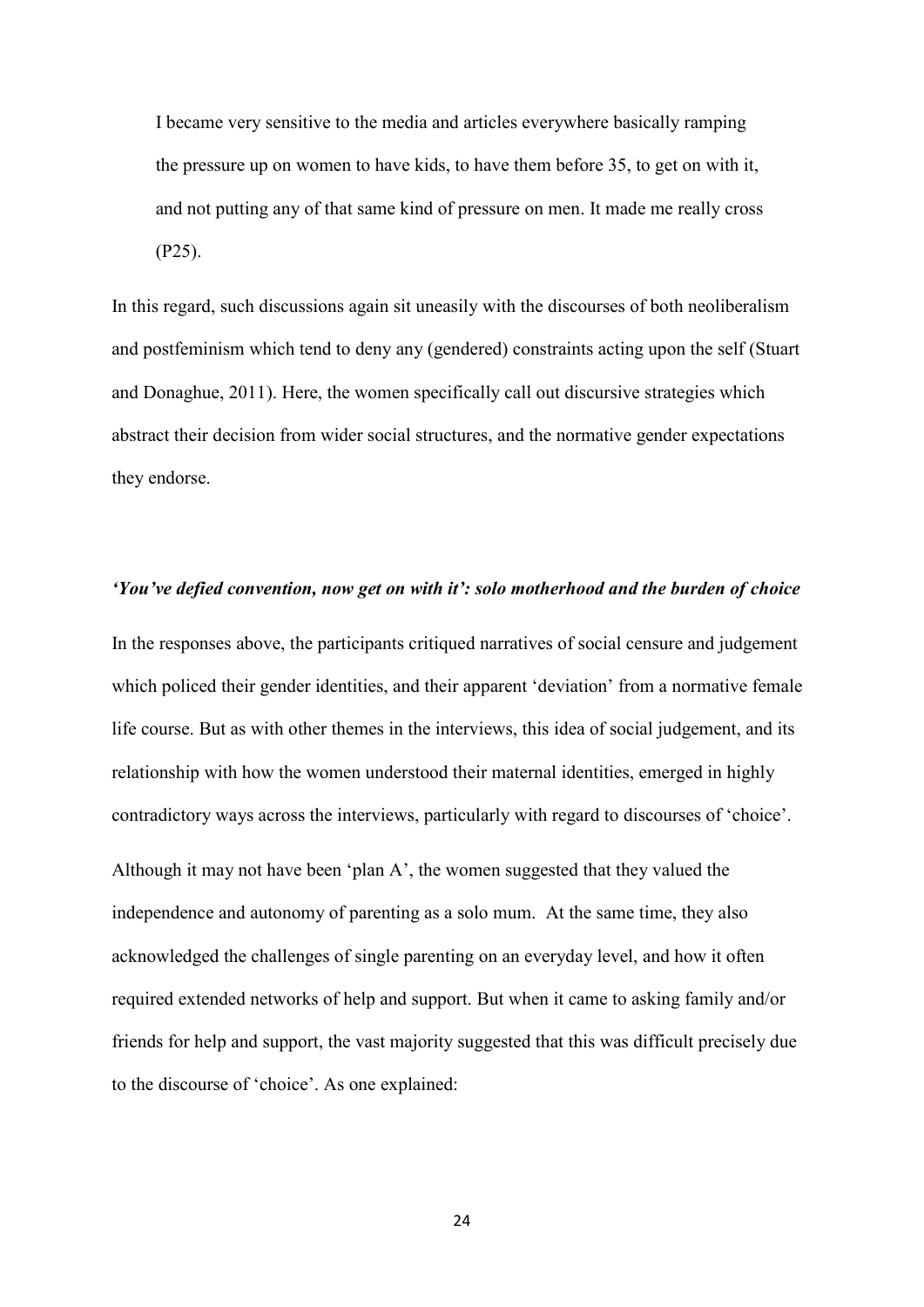I think it makes it more difficult [to ask for help]. Cos' you've got a sense of 'I've brought this upon myself- it's my choice, my decision, now I've got no basis on which to complain'. But then on the other hand …. women in a relationship…most of them are having a child by choice as well and still complain all the time or probably ask for help. But for some reason I feel it does make it harder [to do that as a solo mum], but I feel it shouldn't (P21).

#### Or:

I think I feel that there is this thing that 'you went against nature and you *chose*  to do this on your own'… no-one's said this to me, but because of the word 'choice', I chose to go down this route even though everyone who has a child now, it's pretty much a choice because there's contraception and abortion … But it's kind of 'this is your bed you lie in it… you've defied convention, now get on with it' [original emphasis] (P20).

In both responses, there is an emphasis on simply 'getting on with it', and silencing difficulty and ambivalence in the service of self-sacrificing motherhood. Discourses of self-sacrifice and selflessness have of course long since been pertinent to dominant western constructions of motherhood (and have arguably accelerated under postfeminism (Douglas and Michaels, 2004), but there appears to be more going on in these responses here. Both participants suggest that asking for help is difficult in a context in which they are seen as having actively *chosen* single motherhood – even though they reject this as a specificity of the solo mum. Indeed, in suggesting the importance of available cultural discourse on the solo mum shaping the women's' self-conceptions (Zadeh et al, 2013), what emerges here is a fear of social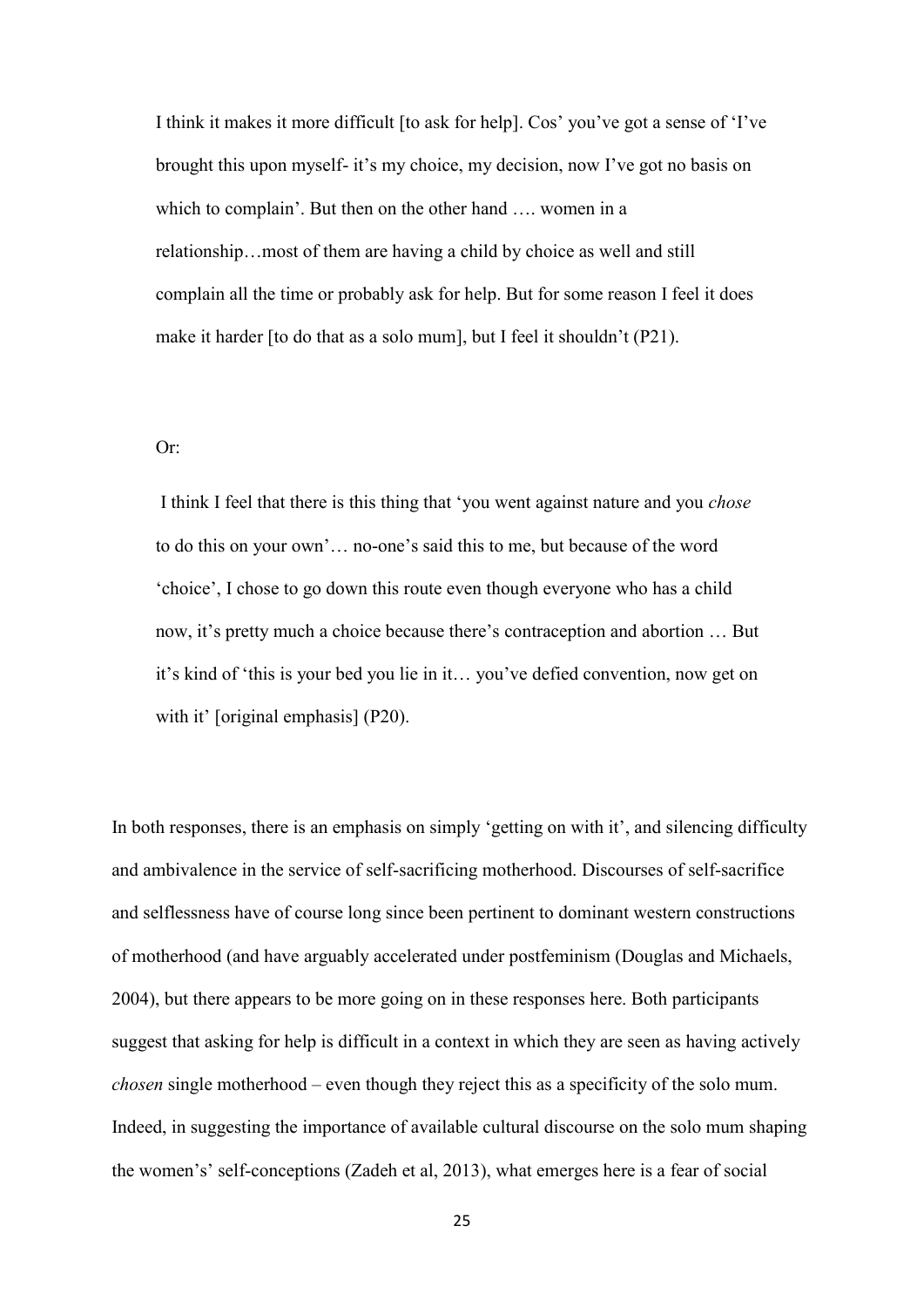judgement for 'deviating' from a conventional, heterosexual female life course, indicating a perception in which the solo mum should 'expect' to struggle in silence in exchange for the unconventional decision they have made. As the quote from P21 directly suggests, few participants had actively experienced such attitudes or judgements *in practice.* Instead, they operated as a discursive framework – or internalised perception - which regulated how they performed and experienced their maternal identities as solo mums, even whilst such discourses were also critiqued and questioned within the context of the interview.

The responses also invoke particular discourses germane to the neoliberal landscape. As has been explored in many feminist critiques of neoliberalism and postfeminism, a key characteristic of neoliberal subjectivities is an emphasis on autonomy, self-responsibility and self-reliance – a framework which holds 'individuals accountable for their own fates' (Stuart and Donaghue, 2011: 101). As explored earlier in the article, discourses of biology (the 'urge' to mother) might function to mitigate the extent to which this route is perceived / positioned as a 'choice'. In addition, we have seen how some of the women were only to *ready* to critique the blaming and shaming discourses of the popular press (in which they were accused of having 'overinvested' in careers, or 'left it too late'). Yet when it came to how they described what they saw as the lived realities of solo motherhood, the importance of avoiding the possibility of judgement permeated the responses. Rather than perceiving themselves as the recipients of increased choice and flexibility (in terms of gendered roles, family structures, or practices of mothering), the responses gesture toward the 'punitive judgement' associated with not being a 'post-feminist, neoliberal success' (Baker, 2010: 200). Indeed, the idea of 'perfection', and thus the possibility of 'failure', saturates the construction of female subjectivities under postfeminism, with understandings of success/ failure mapped across multiple 'lifestyle' domains (Douglas and Michaels, 2004; McRobbie, 2015). In this regard, although the women critiqued such judgements within the interview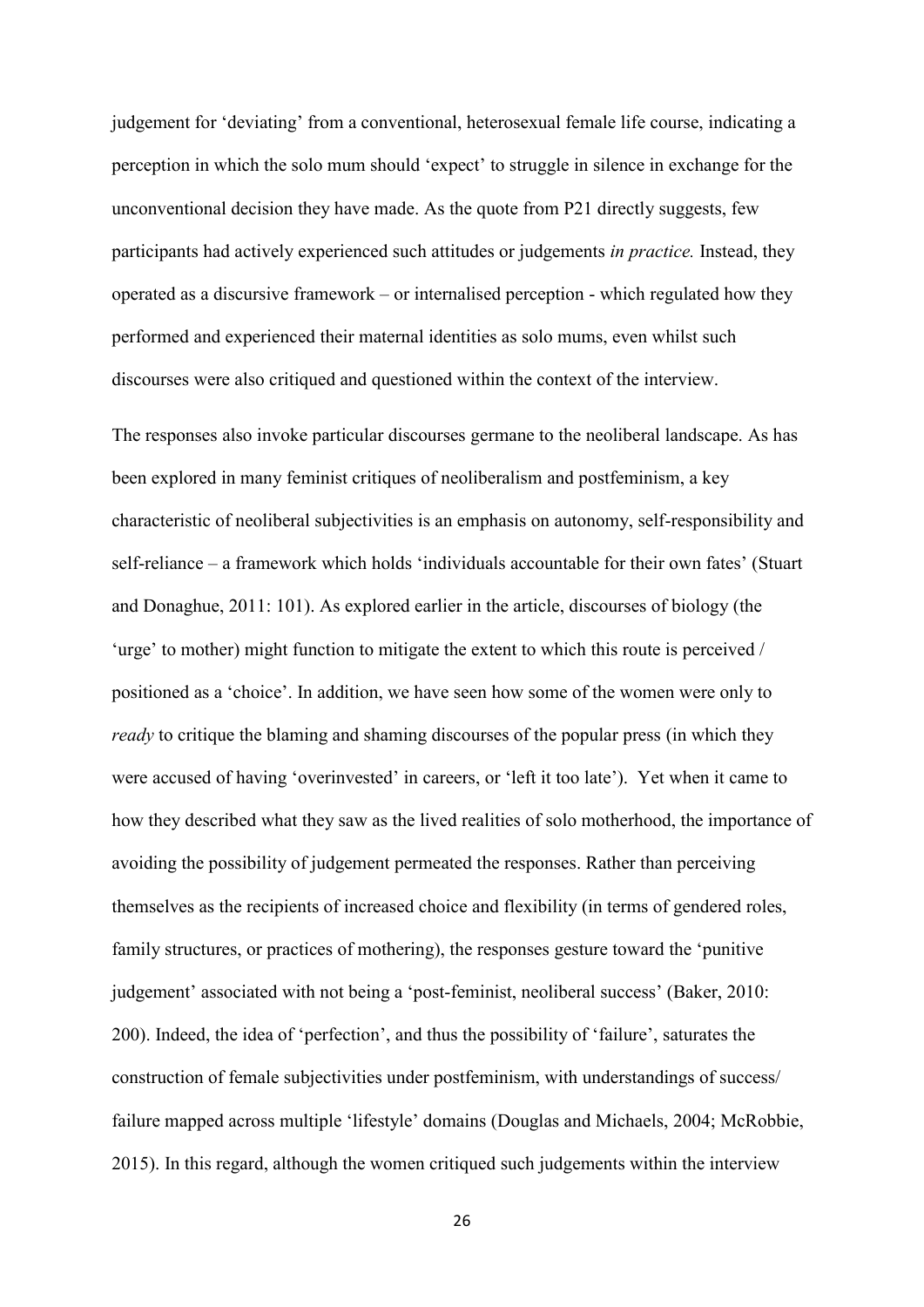context, they were also clearly affected by them, offering a sharp insight into how women's choices are never unencumbered or 'free'.

# **Conclusion**

There are clearly limitations to the sample in this study which should be addressed here. The demographics of the sample broadly correlate with previous perceptions of the solo mum as white, middle-class and heterosexual.But UK studies of the solo mum with a greater proportion of women of colour or lesbian participants may yield different results – particularly given the repeated significance of heterosexuality here. It is also important to acknowledge that although this study has aimed to centre other women's experiences of motherhood, it is inextricably interwoven with my own subjectivity as a 'solo mum'. The study undoubtedly emerges out of my desire to understand the choices that *I* have made (and the role of my feminist politics within these); to negotiate the contested legitimacy of *my* decision (in which I recognise the socially constructed nature of the 'proper' family, yet sometimes really long for a father for my child); and to explore the possibilities at my disposal for defending and embracing my status as a solo mum (an identity that is certainly not yet mainstream or 'normal'). Although a hierarchical relationship between participant and scholar is difficult to fully eradicate, Gill suggests the importance of the feminist researcher recognising and acknowledging their *own* enmeshment 'in these matrices of power', and the disciplining of choice they engender (2007b: 77). This is a dynamic which I have tried to keep in play in approaching, analysing and writing up this data.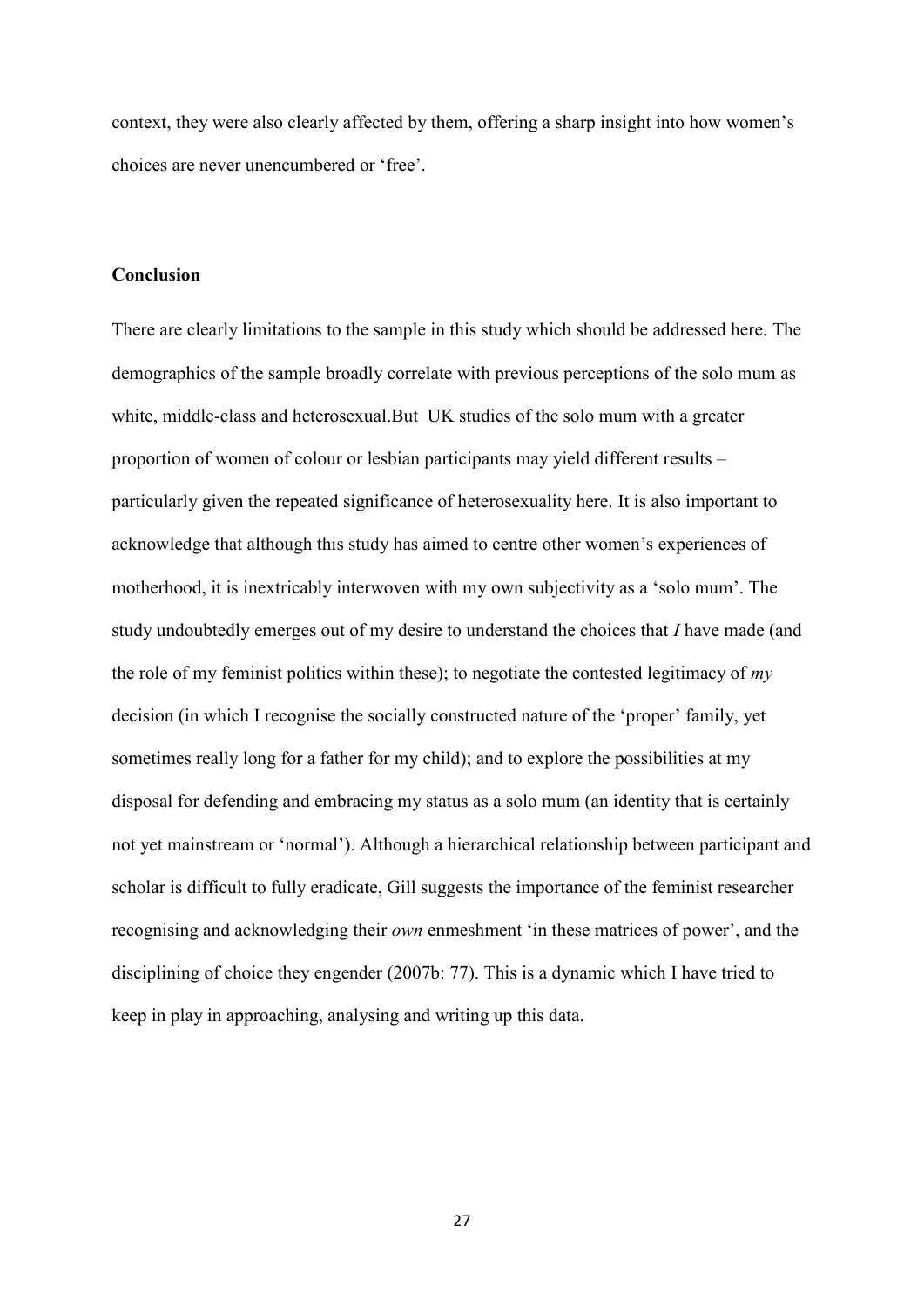But the study offers a number of findings here which are of significance, both in terms of exploring the contemporary uses women may make of feminism, and in relation to the feminist implications of single women becoming mothers through donor sperm. When compared to the range of studies over the last 15 years on how girls/ young women negotiate feminism, the women in this sample more readily adopted a feminist identity (although for those that did not, repudiations of feminism as 'out of date' and 'extreme' continued to hold sway). The sample here is clearly small, but these responses could be seen to point to the possibility that older women's identifications with feminism are less censured and fraught than those of their younger counterparts. Equally, or at the same time, the responses may point to the changing political context in which feminism has a greater visibility or 'new luminosity' (Gill, 2016: 614). But just as Gill encourages us to examine which discursive constructions of feminism achieve visibility within this 'zeitgeist', so the responses in this study clearly suggest investments in constructions of a 'reasonable' feminism which sanction 'fair' perspectives on gender equality, and which thus operated within a specific, delimited space (Calder-Dawe and Gavey, 2016; Quinn and Radtke, 2006).

Yet it also acknowledged here that feminist politics were specifically being explored in relation to what have been tricky terrains for feminism – motherhood, the nuclear family and (predominantly) heterosexual partnerships. Empirical negotiations of feminism are often contradictory, shifting and contingent (Gill, 2016; Quinn and Radtke, 2006), but the particular terrains examined in this article may help to account for the *levels of contradiction* which emerged.To some extent, the women in the sample *did* see the decision they had made as being enabled by family structures becoming more diverse and flexible, and by women being given increased choice about when and how to become a mother (Feasey, 2012). But as the women did not frame the decision to become a solo mum in highly agentic terms, both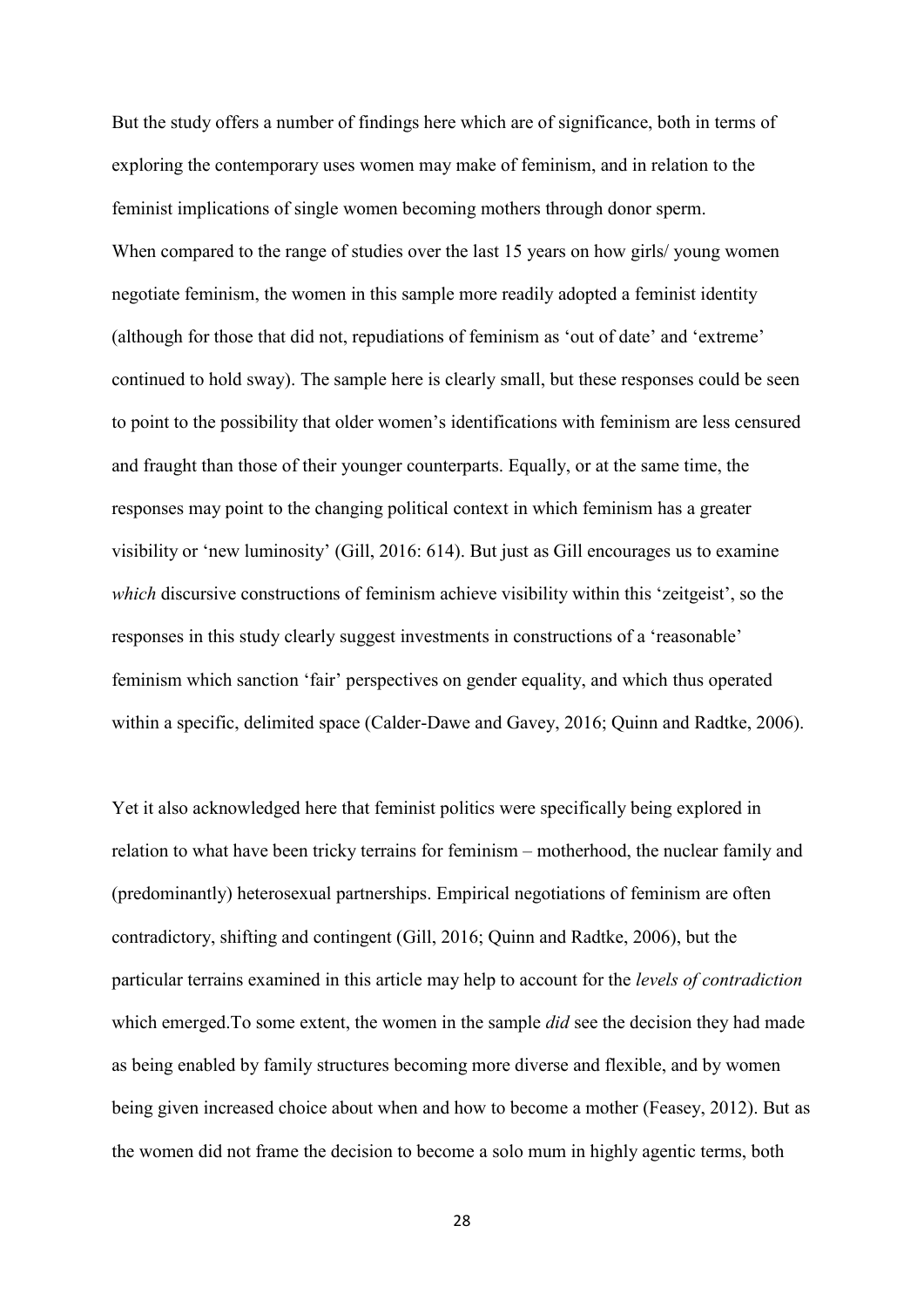'feminism' and 'choice' emerged as contested discourses here. Feminism in this regard was often seen as actively rejecting the dream of parenting with a partner (and given the demographic of the study, predominantly a man), and as deliberately setting out to 'go it alone'. Indeed, in confirming the ambivalence of the 'choice' discourse found in other studies of the solo mum, this suggests the continued power of 'traditional family discourse' (Zadeh et al, 2013: 113) in regulating and shaping female subjectivities. This then in turn then confirms wider research on female 'choice narratives', and the suggestion that discursive constructions of agency and autonomy here underplay the continued power of normative femininities (Budgeon, 2015; Stuart and Donaghue, 2011).

But as suggested previously, what is different here is that unlike the apparently wilful promotion of 'choice' subjectivities in other 'female' domains (from glamour modelling, plastic surgery to leg-shaving), the women were *not* keen to claim agency and 'choice'.. Whilst this difference may well attest to the continued power of 'compulsory heterosexuality' (Rich, 1980) and discourses on the nuclear ideal, it may also be related to the particular discursive terrain being studied here. As discussed in the analysis, the role played by 'biology' in narratives of mothering in the study may be significant, as there is little sociocultural pressure to account for becoming a mother in terms of 'choice'. In this regard, available constructions of the solo mum – both in terms of media discourse and academic research – shore up the apparently 'natural' relationship between womanhood and motherhood (Zadeh and Foster, 2016: 559) in ways which may work to off-set more transgressive possibilities, including the significance or power of *feminism*. In addition, the threat of punitive social discourses in terms of postfeminist 'perfection' (McRobbie, 2015) may regulate the extent to which this route is framed as *actively* chosen. The women generally stressed how they had really pursued more normative and traditional routes first (as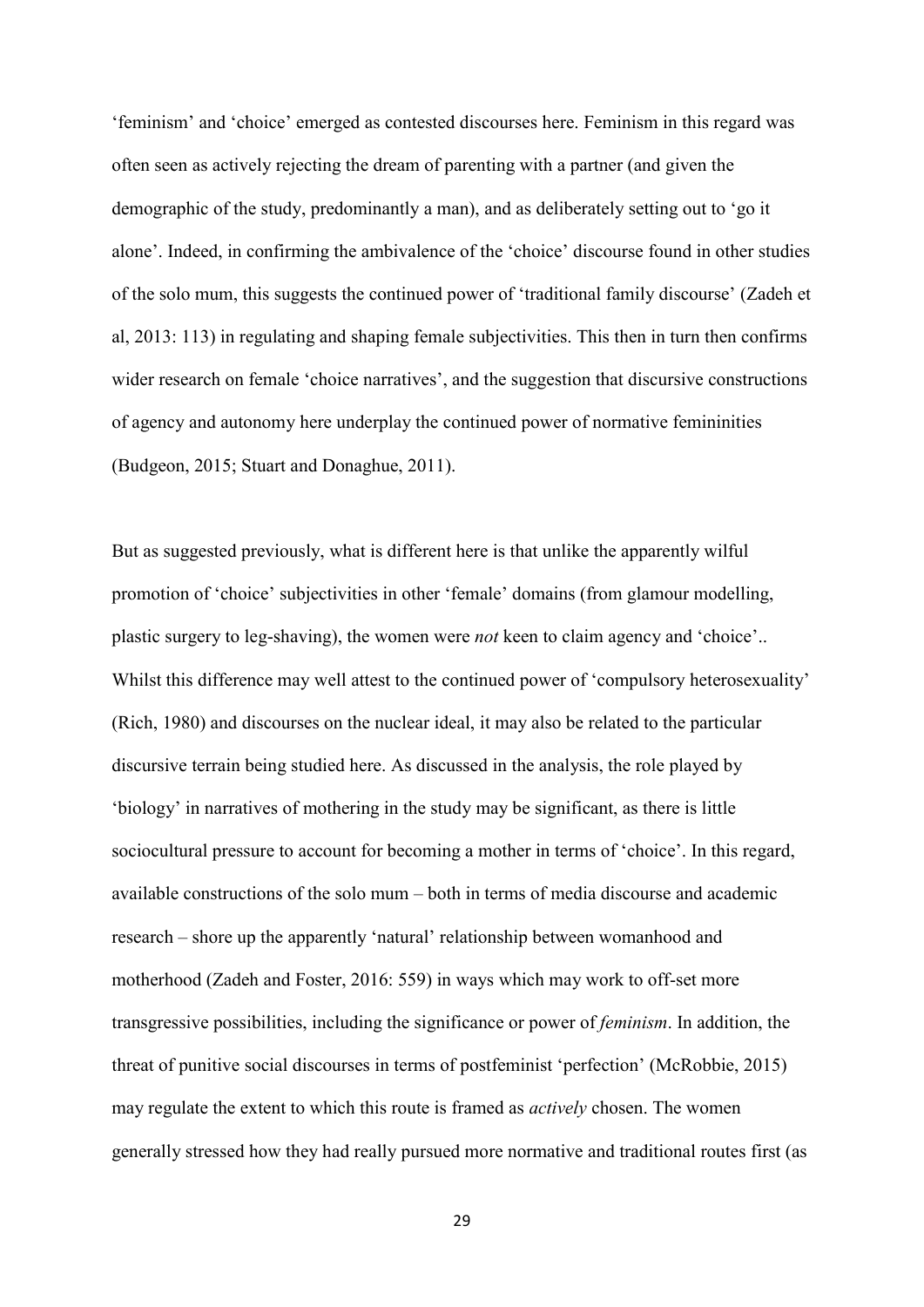one suggested, 'I tried all my life to find a man' (P7)), with plan 'B' only emerging as way of salvaging the dream to become a mother.

But this is clearly not the whole story. Whilst the women in this study were not keen to frame the solo mum as explicitly connected *to* feminism, or as an expression *of* feminism, the interview data still suggests the highly nuanced ways in which these spheres might interact. – The interview data offers insight into how identifications with feminism were understood as encouraging forms of self-belief and self-reliance which were seen as important for solo motherhood. It also suggests how feminism could function as a resistive force: although the women existed within an environment in which they were keenly aware of the social judgements which might be associated with the decision they had made (and often felt the effects of these discourses), feminism could be used to challenge and question negative social critiques which positioned the solo mum as the deplorable outcome of women's social and economic independence. This involved resisting individualised and blame-laden narratives on the solo mum, and looking out toward more socially situated understandings of why they had taken the path they were on. Such frameworks were used to call attention to particular inequities in the construction of gendered subjectivities (which stress 'appropriate' paths, milestones and timelines for women), and the ways in which these were relevant to discourse on the solo mum. This marks a further deviation from the claims to agency and individualism which might structure other female 'choice' narratives under neoliberalism. Rather than claiming that they were freely 'choosing' a path 'untethered by gendered constraints' (Baker, 2010: 187), some of the women offered reflections on how such 'decisions' are still made against a backdrop of inequitable gendered subjectivities and expectations – a perspective which has much in common with wider feminist work in the field (Baker, 2010, Budgeon, 2015; Jacques and Radtke, 2012; Stuart and Donaghue, 2011).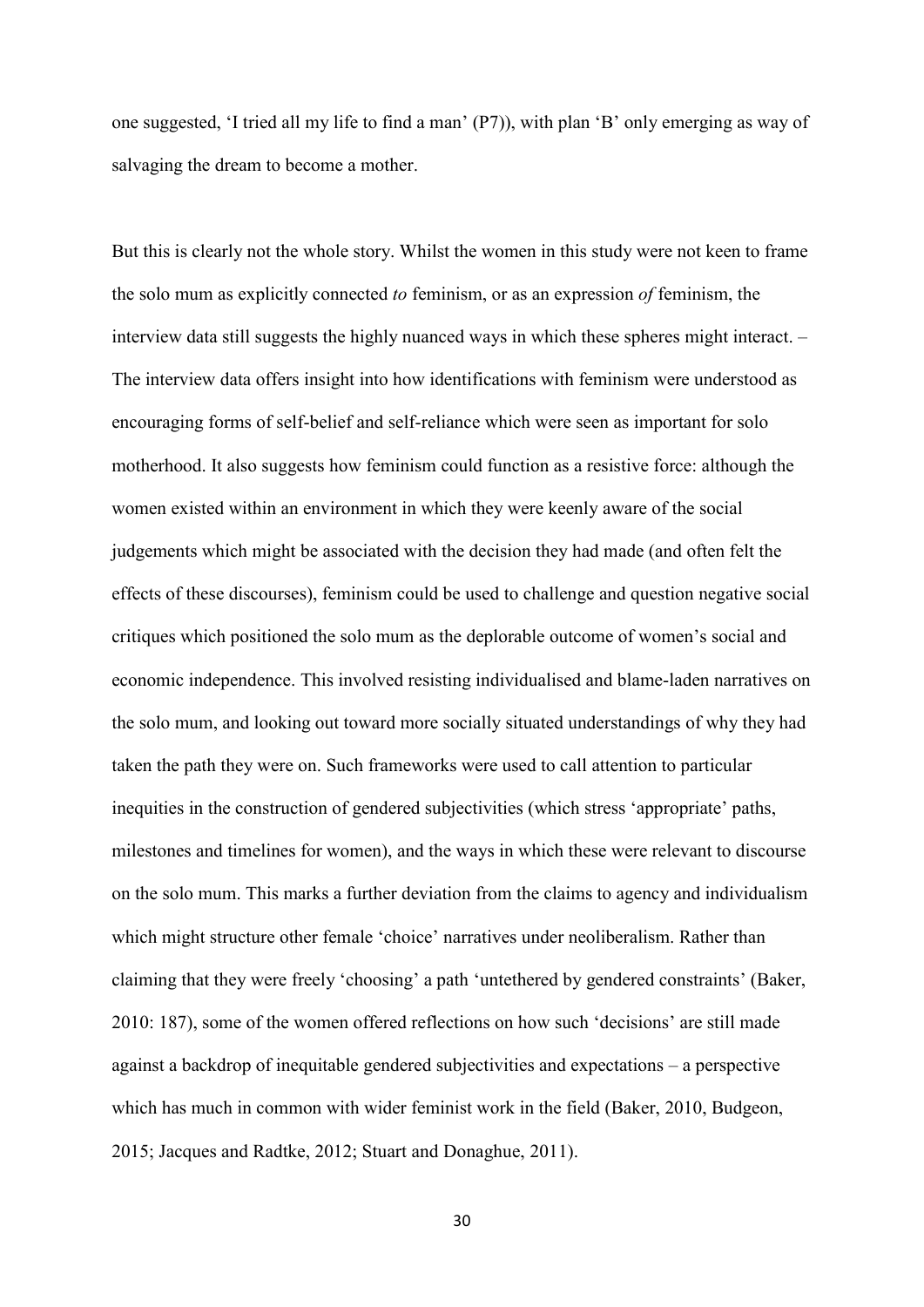In light of the complexities at work in this data, it may be that the term 'single/ solo mum by choice' is not a good match for these participants: it misnames why theypursued this path, as well as the influence of the sociocultural context in which thier decisions were made. As a feminist scholar, and one of such women myself, I am torn between wanting to hold on to a sense of female strength, agency and feminism, *and* to recognise the powerful emphasis on ambivalence, 'non-agency', and the delimited parameters within which 'forced' choice may prevail. In a context in which both 'single' and 'solo' motherhood have classed and raced connotations (and are contested in different ways (Bock, 2000)), the options seem few. Future studies could use the voices of these women to explore the possibilities of more enabling terms, or the different ways in which such maternal identities and experiences may be configured.

# **Declarations of interest:**

none

#### **Funding:**

This research did not receive any specific grant from funding agencies in the public, commercial, or not-for-profit sectors.

#### **Acknowledgements:**

With thanks to Mark Fryers and Stephanie Clayton for assistance with transcription.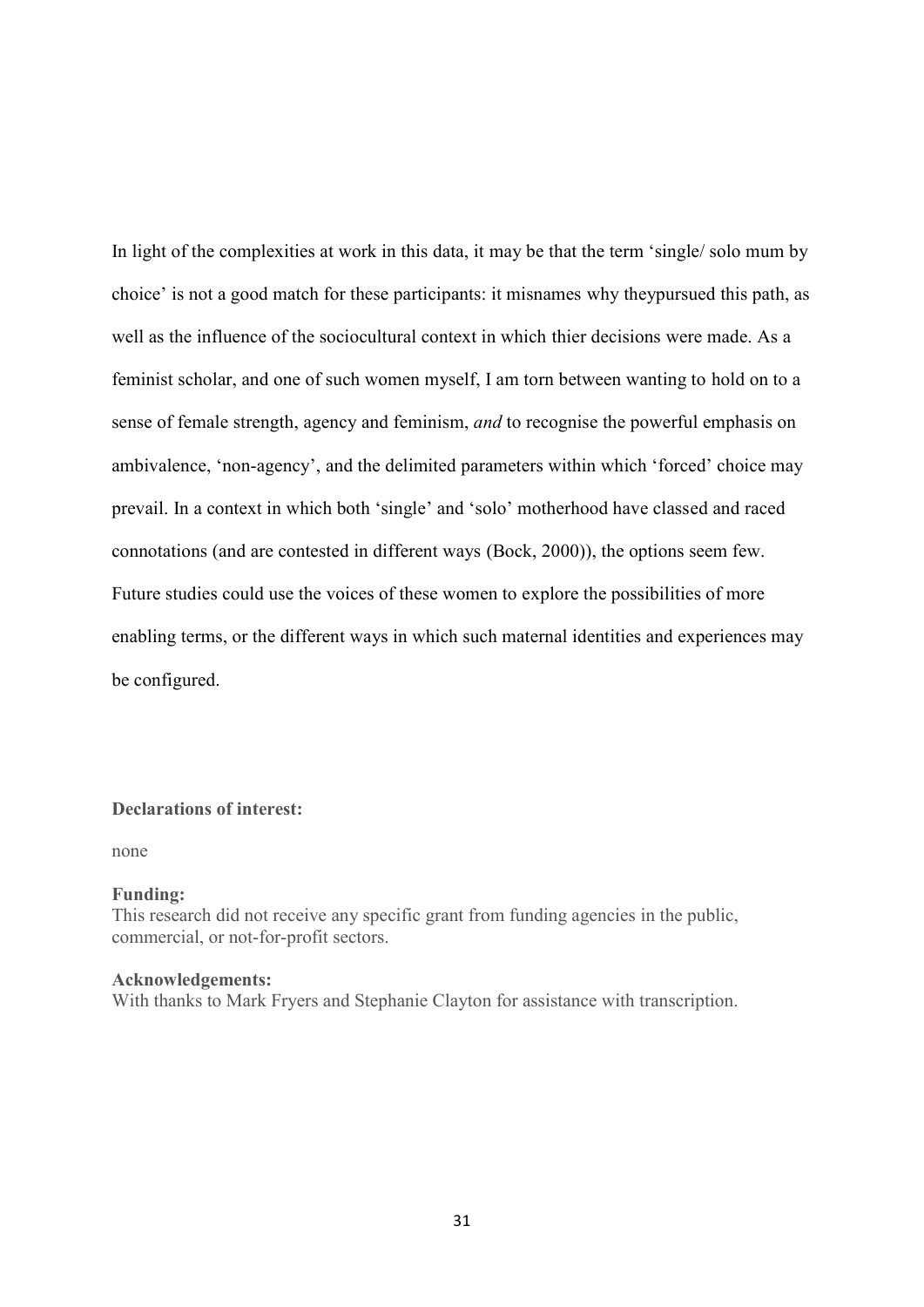# **Works cited**

Baker, J. (2010) Claiming Volition and Evading Victimhood: Post-Feminist Obligations for Young Women, *Feminism & Psychology,* 20 (2): 186-204.

Bock, J.D. (2000) Doing the right thing? Single Mothers by Choice and the Struggle for Legitimacy, *Gender and Society,* 14 (1): 62-86.

Braun, V & Clarke V. Using thematic analysis in psychology (2006), *Qualitative Research in Psychology,* 3 (2): 77-101.

Budgeon, S. (2001) Emergent Feminist (?) Identities: Young women and the Practice of Micropolitics, *The European Journal of Women's Studies,* 8 (1): 7-28.

Budgeon, S. (2011) *Third-Wave Feminism and the Politics of Gender in Late Modernity,*  Basingstoke: Palgrave Macmillan

Budgeon, S. (2015) Individualized femininity and feminist politics of choice, *European Journal of Women's Studies*, 22(3) 303–318.

Calder-Dawe, O and Gavey, N (2016) Jekyll and Hyde Revisited: Young people's constructions of feminism, feminists and the practice of 'reasonable' feminism, *Feminism and Psychology,* 26 (4): 487-507.

Davies, B. (2009). 'Daddies be damned! Who are the British women who think fathers are irrelevant?', *Femail*, 31 October, [http://www.dailymail.co.uk/femail/article-](http://www.dailymail.co.uk/femail/article-1224225/Daddies-damned-Who-British-women-think-fathers-irrelevant.html)[1224225/Daddies-damned-Who-British-women-think-fathers-irrelevant.html](http://www.dailymail.co.uk/femail/article-1224225/Daddies-damned-Who-British-women-think-fathers-irrelevant.html) [accessed 1st September 2017].

DCN (2017) Personal email correspondence with author, 28 June, 2017.

Douglas, S and Michaels, M. (2004) The Mommy Myth: *The Idealization of Motherhood and How It Has Undermined All Women*, London: Free Press.

Edley, M and Wetherell, M. (2001) Jekyll and Hyde: Men's Constructions of Feminism and Feminists, *Feminism and Psychology,* 11 (4): 439-457.

Feasey, R. (2012) *From Happy Homemaker to Desperate Housewives: Motherhood and Popular Television,* London: Anthem Press.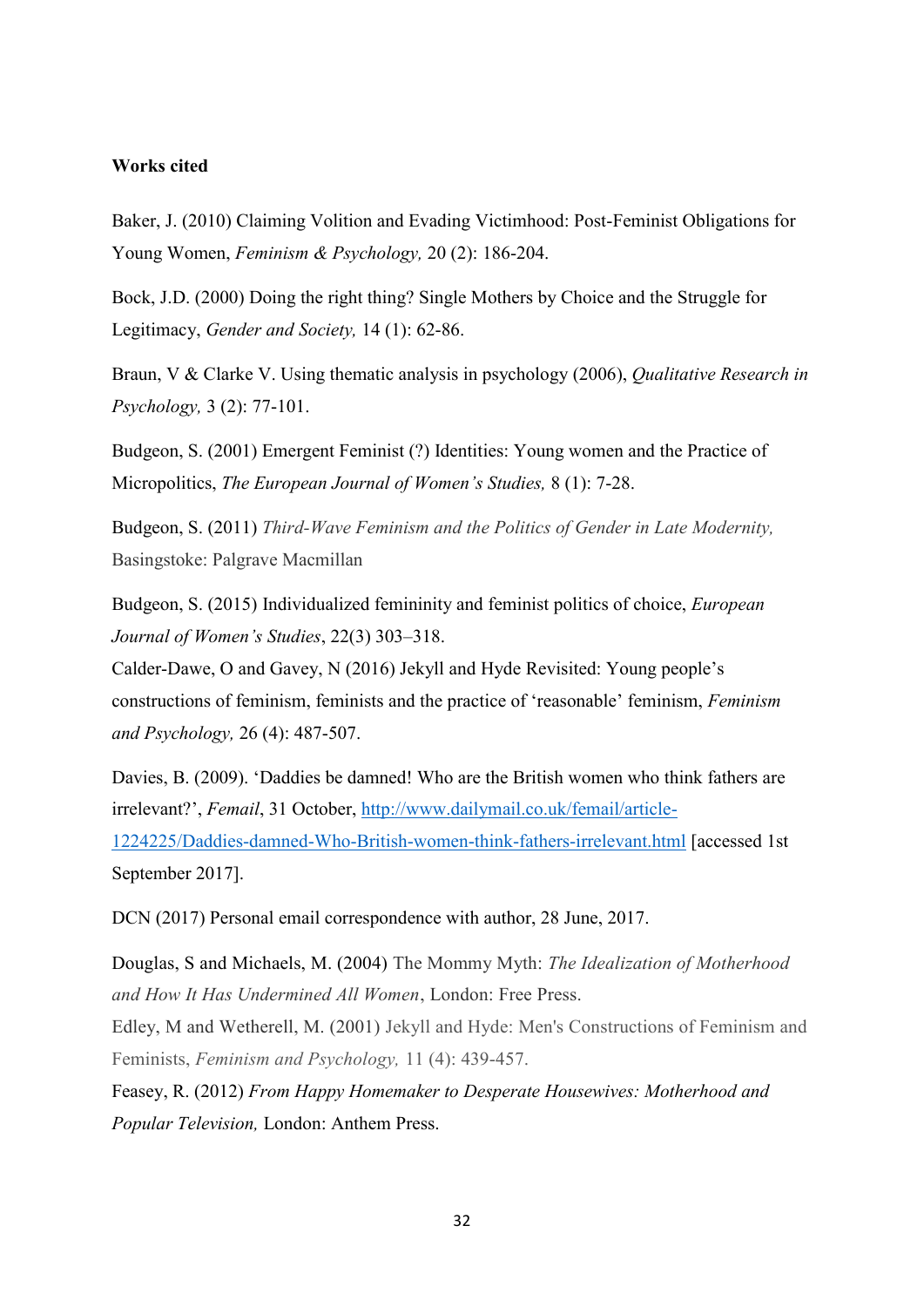Giddens, A. (1991) *Modernity and Self-identity: Self and Society in the Late Modern Age,*  Cambridge: Polity.

Gill, Rosalind. (2007a). Postfeminist Media Culture: Elements of a Sensibility, *European Journal of Cultural*

*Studies* 10 (2): 147–166.

Gill, Rosalind. (2007b). Critical Respect: the Difficulties and Dilemmas of Agency and 'Choice' for Feminism: A Reply to Duits and van Zoonen, *European Journal of Women's Studies,* 14 (1): 69-80.

Gill, R. (2016) Post-postfeminism?: new feminist visibilities in postfeminist times, *Feminist Media Studies,* 16:4: 610-630.

Gillespie, R. (2000). When no means no: Disbelief, disregard and deviance as sources of voluntary childlessness, *Women's Studies International Forum,* 23, 223-234.

Golombok, S, Zadeh, S, Imrie, S, Smith, V & freeman, T. (2016). Single Mothers by Choice: Mother-Child Relationships and Children's Psychological adjustment, *Journal of Family Psychology,* 30 (4): 409-418.

Graham, S. (2012) Choosing Single Motherhood? Single women negotiating the nuclear family ideal. In: Cutas, D and Chan, S, *Families - Beyond the Nuclear Ideal,* London: Bloomsbury: 97-109.

Harris, A. (2004) *Future girl: Young women in the twenty-first century,* London: Routledge.

Hertz, R. (2006) *Single by Chance Mothers by Choice,* Oxford: Oxford University Press.

Jacques, H A.K, and Radtke, H.L. (2012) Constrained by choice: Young women negotiate the discourses of marriage and motherhood, *Feminism & Psychology,* 22 (4): 443-461**.** Jadva, V, Morriesette, M and Golombok, S. (2009). 'Mom by choice, single by life's circumstance…' Findings from a large scale survey of the experiences of single mothers by choice, *Human Fertility,* 12 (4): 175-184.

Lapidus, J (2004) All the Lesbian Mothers are Coupled, all the Single Mothers are Straight, and all of us are Tired: Reflections on being a Single Lesbian Mom, *Feminist Economics,* 10 (2): 227-236,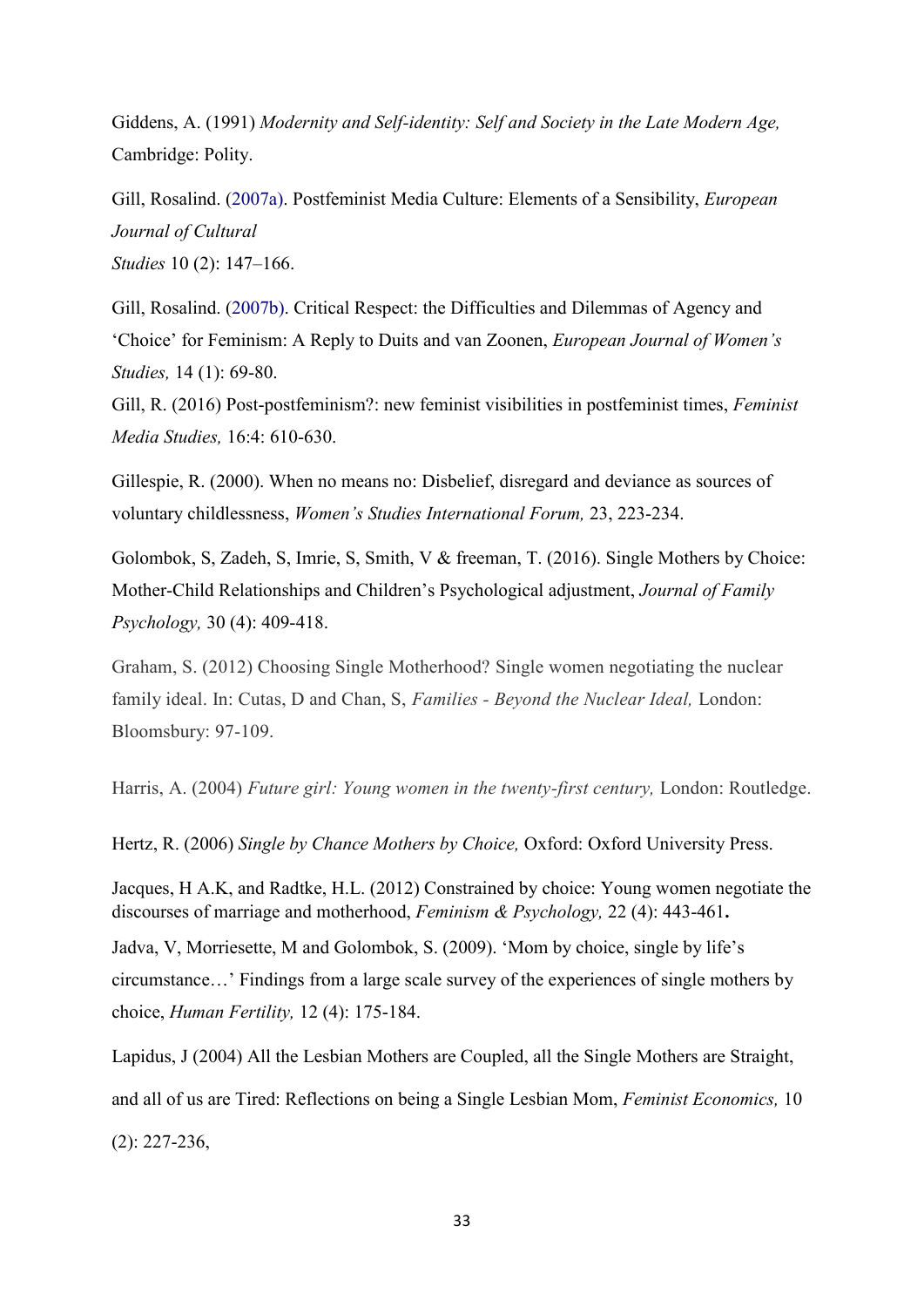Maher, J. (2014) Something Else Besides a Father: reproductive technology in recent Hollywood film, *Feminist Media Studies*, 14 (5): 853-867.

Mannis, V.S (1999) Single Mothers by Choice, *Family Relations,* 48 (2): pp121-128

McRobbie, A. (2009) *The Aftermath of Feminism: Gender, Culture and Social Change,*  London: Sage.

McRobbie, A (2015). Notes on the Perfect, *Australian Feminist Studies,* 30 (83): 3-20.

Michelle, C. (2006) Transgressive technologies? Strategies of discursive containment in the representation and regulation of assisted reproductive technologies in Aotearoa/ New Zealand, *Women's Studies International Forum,* 29, 109-124.

Oakley A. (1981) Interviewing women: A contradiction in terms? In: Roberts H, editor, *Doing Feminist Research*. London: Routledge and Kegan Paul: 30–61

Quinn, J. E.A and Radtke, L (2006) Dilemmatic Negotiations: The (un)tenability of feminist identity, *Psychology of Women Quarterly,* 30: 187-198.

Reynolds, J & Wetherell, M. (2003). The Discursive Climate of Singleness: The Consequences for Women's Negotiation of a Single Identity, *Feminism & Psychology,* 13 (4): 489-510

Ribbens, J. (1989). Interviewing – An 'Unnatural' Situation?, *Women's Studies International Forum,* 12 (6), 579-92.

Riley, S and Scharff, C. (2012). Feminism versus femininity? Exploring feminist dilemmas through cooperative inquiry research, *Feminism and Psychology,* 23(2) 207–223.

Saukko, P. (2008). *The Anorexic Self: A personal and Political Analysis of a Diagnostic* 

*Discourse.* Albany: State University of New York Press.

Scharff, C. (2011). 'It is a colour thing and a status thing rather than a gender thing': Negotiating difference in talk about feminism, *Feminism and Psychology,* 21 (4): 458-476.

Scharff, C. (2012) *Repudiating Feminism: Young Women in a Neoliberal World,* Farnham, Ashgate.

Schuster, J. (2013) Invisible feminists? Social media and young women's political participation, *Political Science,* 65 (1): 8-24.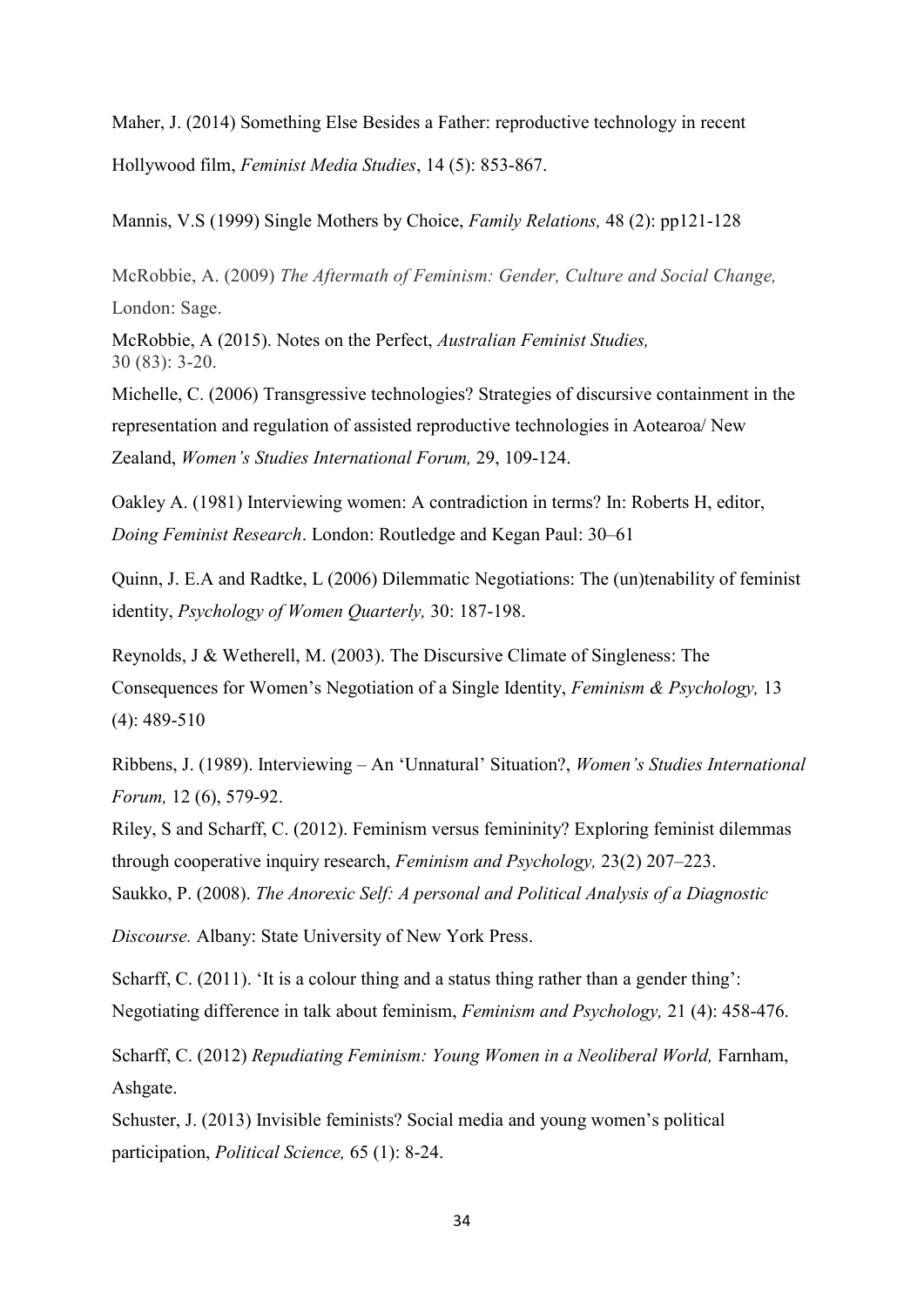Stuart, A and Donaghue, N. (2011). Choosing to conform: The discursive complexities of choice in relation to feminine beauty practices, *Feminism and Psychology*, 22(1): 98–121 Tang, N. (2002). Interviewer and Interviewee Relationships Between Women. *Sociology,* 36 (3), 703-721.

Tracy, S.J. (2013). *Qualitative Research Methods.* Chichester: Wiley Blackwell.

Weedon, C. (1987). *Feminist Practice and Post Structuralist Theory,* Oxford: Basil Blackwell.

Zadeh, S, Freeman, T and Golombok, S (2013) Ambivalent Identities of single women using sperm donation, *Revue internationale de psychologie sociale,* 3 (26) : 97-123 Zadeh, S and Foster, J. (2016). From 'Virgin Births' to 'Octomom': Representations of

Single Motherhood via Sperm Donation in the UK News, *Journal of Community and Applied Psychology,* 26: 551-566

Zine, J. (2006). Unveiled Sentiments: Gendered Islamophobia and Experiences of Veiling among Muslim Girls in a Canadian Islamic School, *Excellence and Equity in Education,* 29 (3): 239-252.

**.** 

<sup>i</sup> The terms 'single/ solo mom by choice' or 'choice moms' emerged in the US context, and are often attributed to Mikki Morrisette [http://www.choicemoms.org/about/about\\_mikki/.](http://www.choicemoms.org/about/about_mikki/) The terms are less widely used in the UK but – as the interview data will show – they certainly have a currency.

ii In this regard, most of the women in the study had used what is known as a non-anonymous donor – a scenario in which the donor can be contacted by the child once they are 18. But this differed depending on *when* they conceived (following the 'Disclosure of Donor Information' regulation (2004), it is only children born after 2004 that may have the right to contact their donor once 18), or *where* they conceived (different national contexts have different forms of regulation). It is also worth stating here that there are growing numbers of women using more informal mechanisms such as websites and social media to find donors themselves. The